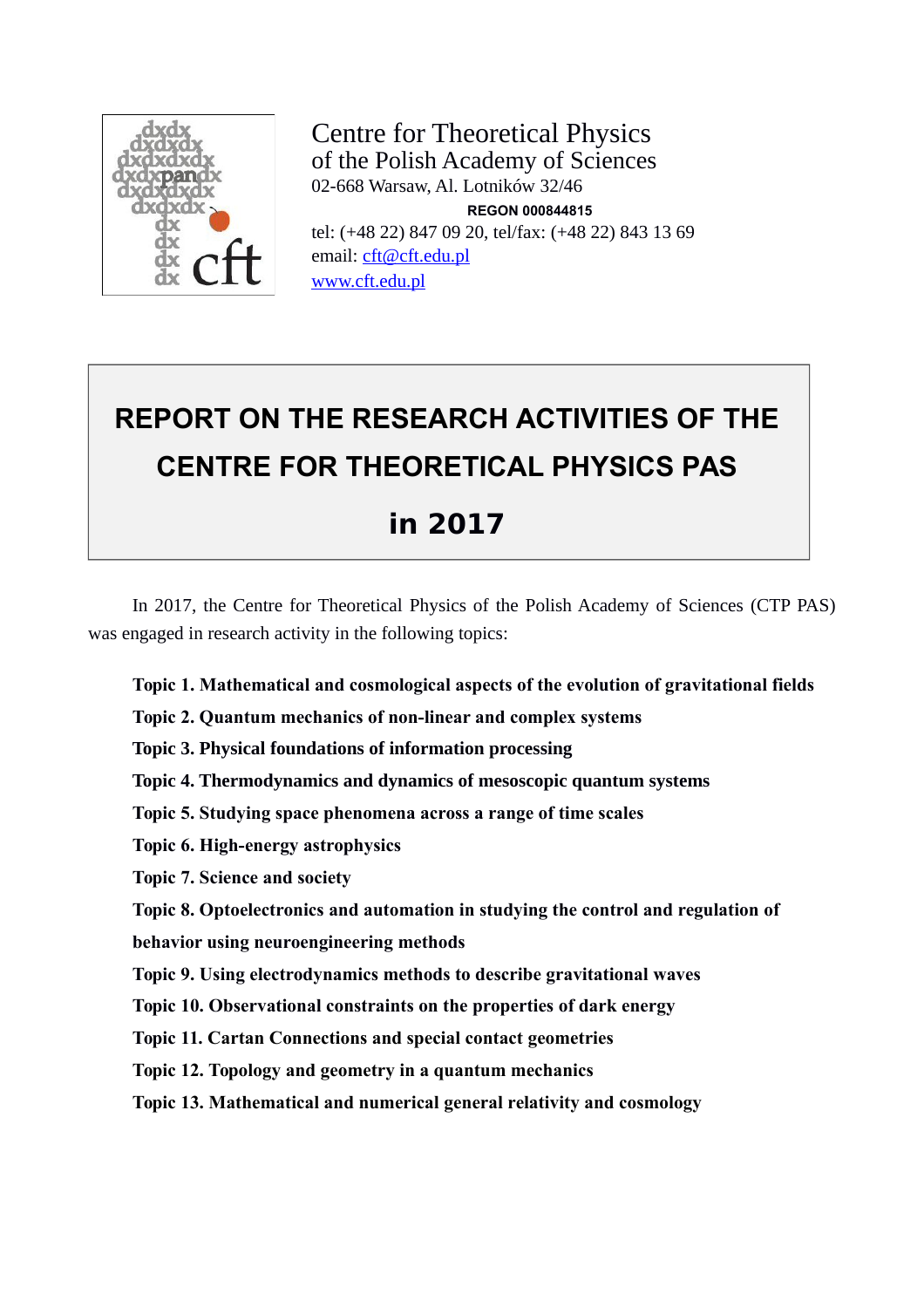The scientific activity of the CTP PAS employees in 2017 was carried out mainly within statutory activity and **17** national research projects financed by the **National Science Center** and **MNiSW** and **2** foreign research projects. Framework program of the European Union **Horizon 2020** is the largest research program in the history of the Union and innovation. In 2017, **1 POLONEZ** scholarship was awarded, financed by Horizon 2020, for the implementation of the project at CTP PAS. The project, under the name "*Special geometries related to the exceptional group G\_2*" is carried out by dr **Katja Sagerschnig** in cooperation with Prof. **Paweł Nurowski**. In addition, the Center's employees were contractors of **1** research project coordinated by another scientific institution.

In conducted in 2017 the categorization of the scientific units the CTP PAS received again the **A category**.

The year 2017 was another year of development of the Center's scientific potential. Using funds from subsidies to maintain research potential and from the Center's grants in the open competitions, Center employed further academic employees, adjuncts and assistants. In 2017, the Center employed full-time employees of **34.8** employees per year, including **29.6** scientific employees. In the competition for scientific projects carried out in 2017 at the CTP PAS by young researchers were awarded **8** projects under the supervision of scientific supervisors.

In 2017, the Center's employees published **68** peer-reviewed scientific papers, including **56** works in the most-valued journals, including **1** article in Physical Review X and **4** in Physical Review Letters, **3** in Astrophysical Journal, **1** in Astrophysical Journal Letters and **1** in Nature Astronomy. Center staff have published also **17** popular and social publications. Employees of the Center in 2017 gave **159** lectures at national and international conferences and seminars and published **12** reports in conference materials.

Since 2014, CTP PAS has its own YouTube channel

[\(https://www.youtube.com/channel/UCBmbEBj4eybdApFesQCcc2w\)](https://www.youtube.com/channel/UCBmbEBj4eybdApFesQCcc2w) where the recordings of seminars and lectures organized by CTP PAS are published. Until now, we have published **220** videos that have collected **129** thousand views, and the channel itself already has **1000**  subscriptions. This form of informing the public about our current activity is related to the policy of openness and open access, practiced in ours institute.

Cooperation with the foreign scientific institutes plays a significant role in the Center. In 2017, **30** scientific papers were published in international scientific journals, carried out together with scholars from the foreign scientific institutions. As part of the cooperation with foreign countries in 2017, employees of the Center left for **82** short foreign visits. In 2017, the Center was visited by **15** foreign guests, **4** foreigners were accepted to work in the Center (in total, in the Center works **9** foreigners). The Center in 2017 cooperated continuously without concluded agreement with **28** foreign scientific institutions, implementing within cooperation of **28** scientific topics. In 2017, the Center was a co-organizer of **14** international research conferences.

In 2017, the Center continued 1-3 months scientific internships intended for talented students. Many talented students continue scientific cooperation with CTP PAS and are also employed as contractors in research projects carried out at the Center.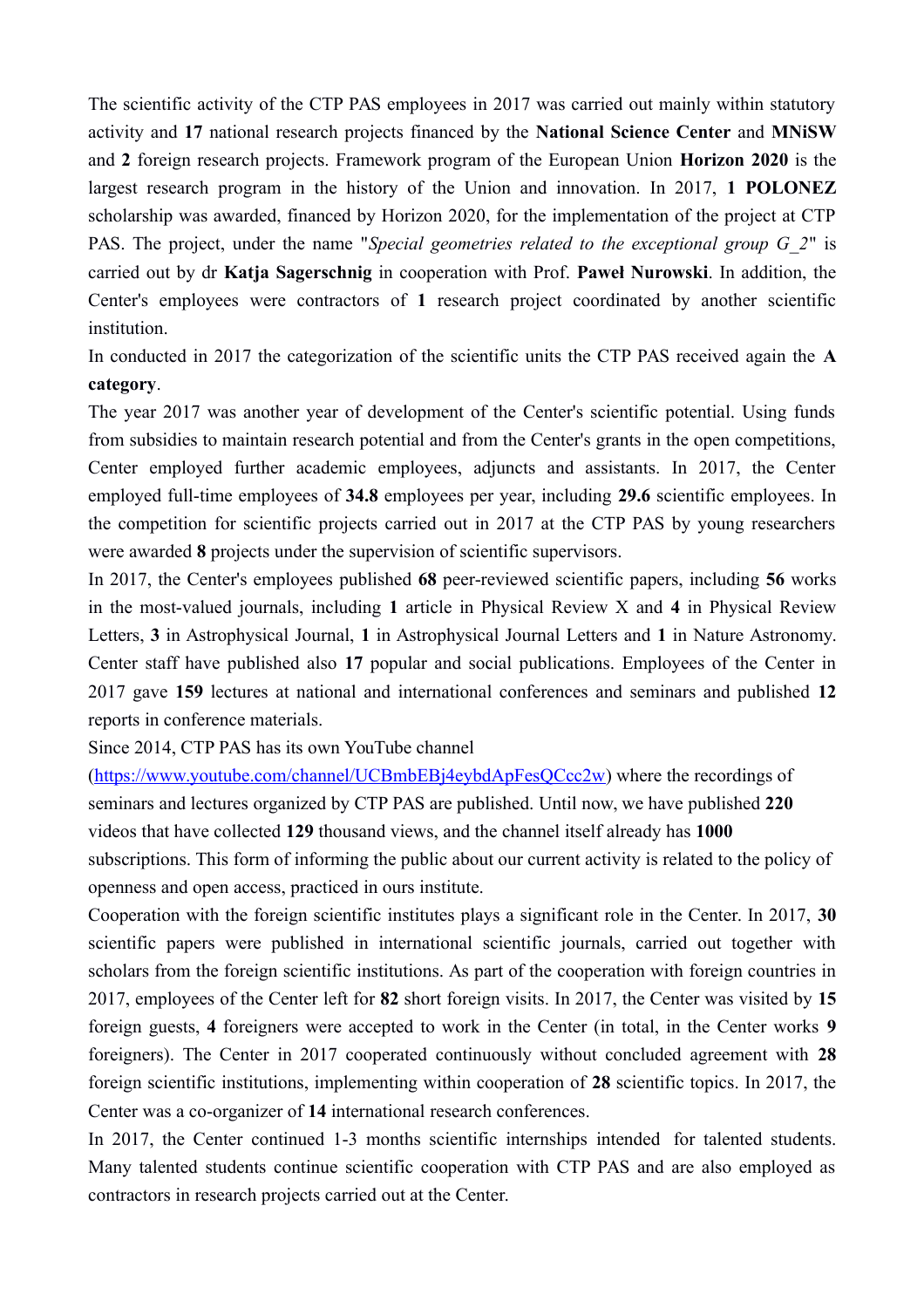In 2017, a large group of young physicists (**11** assistants) worked in the Center over their doctoral dissertations, and **10** adjuncts over habilitations. During this period, **3** employees of CTP PAS, dr Małgorzata Siudek, dr hab. Łukasz Rudnicki and dr hab. Mikołaj Korzyński, obtained new scientific degrees.

The Center of Theoretical Physics of the Polish Academy of Sciences participates in cooperation with the Institute of Physics of the Polish Academy of Sciences in International Doctoral Studies. CTP PAS has also signed a contract that allows our employees participate in doctoral studies at the Nicolaus Copernicus Astronomical Center of the Polish Academy of Sciences. Currently **7** of our PhD students are using these opportunities, **6** are trained as part of doctoral studies run by the Institute of Physics of the Polish Academy of Sciences, and **1** in Nicolaus Copernicus Astronomical Center PAS.

In 2017, three children were born in the families of our employees.

The most needed books are purchased for the Center's handheld library most often from funds obtained as part of research projects. Starting from 2012, CTP PAS gave up the traditional subscription of paper magazines. Internet access to large databases of scientific journals in an electronic version was ensured by participation of the Center in consortia, as well as thanks to the nationwide Virtual Library of Science financed from 2010 by the Ministry of Science and Higher Education. List of magazines available for employees of the Center in an electronic versions in 2017 in under a consortium agreement involving the American Physical Society and the American Institute of Physics contain **21** titles. The center has a fast local computer network and fast internet access, which greatly facilitates scientific work. The computer database is regularly renewed and modernized.

The Center is an active member of the National Center for Quantum Information Technology in Gdańsk. In addition to CTP PAS, National Center for Quantum Information Technology consists such institutions as Gdańsk University of Technology, University of Gdańsk, Adam Mickiewicz University in Poznań, Jagiellonian University, University of Łódź, Nicolaus Copernicus University in Toruń and the University of Wrocław.

CTP PAS employees are members of many scientific councils, committees and other scientific organizations. For example, Prof. **Marek Kuś** is a member of the Scientific Council of the Institute of Physics PAS, Institute of Social Studies of the University of Warsaw, Institute of Theoretical Physics of the University of Warsaw, chairman of the Council of the National Center for Quantum Computer Science in Gdańsk, editor of International Journal of Quantum Information and member of the editorial committee of the Reports on journals Mathematical Physics, Journal of Physics B and Open Systems and Information Dynamics. Prof. **Karol Życzkowski** is a member of the Open Systems and editorial committee of the Information Dynamics. Prof. **Kazimierz Rzążewski** is a member of the KL Scientific Council FAMO, chairman of the Scientific Council of the Quantum Atomic and Light Engineering Center and is a member (fellow) of the American Physical Society (APS) and the British Physical Society (IOP). Prof. **Bożena Czerny** is the editor of The Astrophysical Journal and representative of Poland in COST action TD1403 Big Data Era in Sky and Earth Observation. Prof. **Lech Mankiewicz** is a member of the Program Council of the Science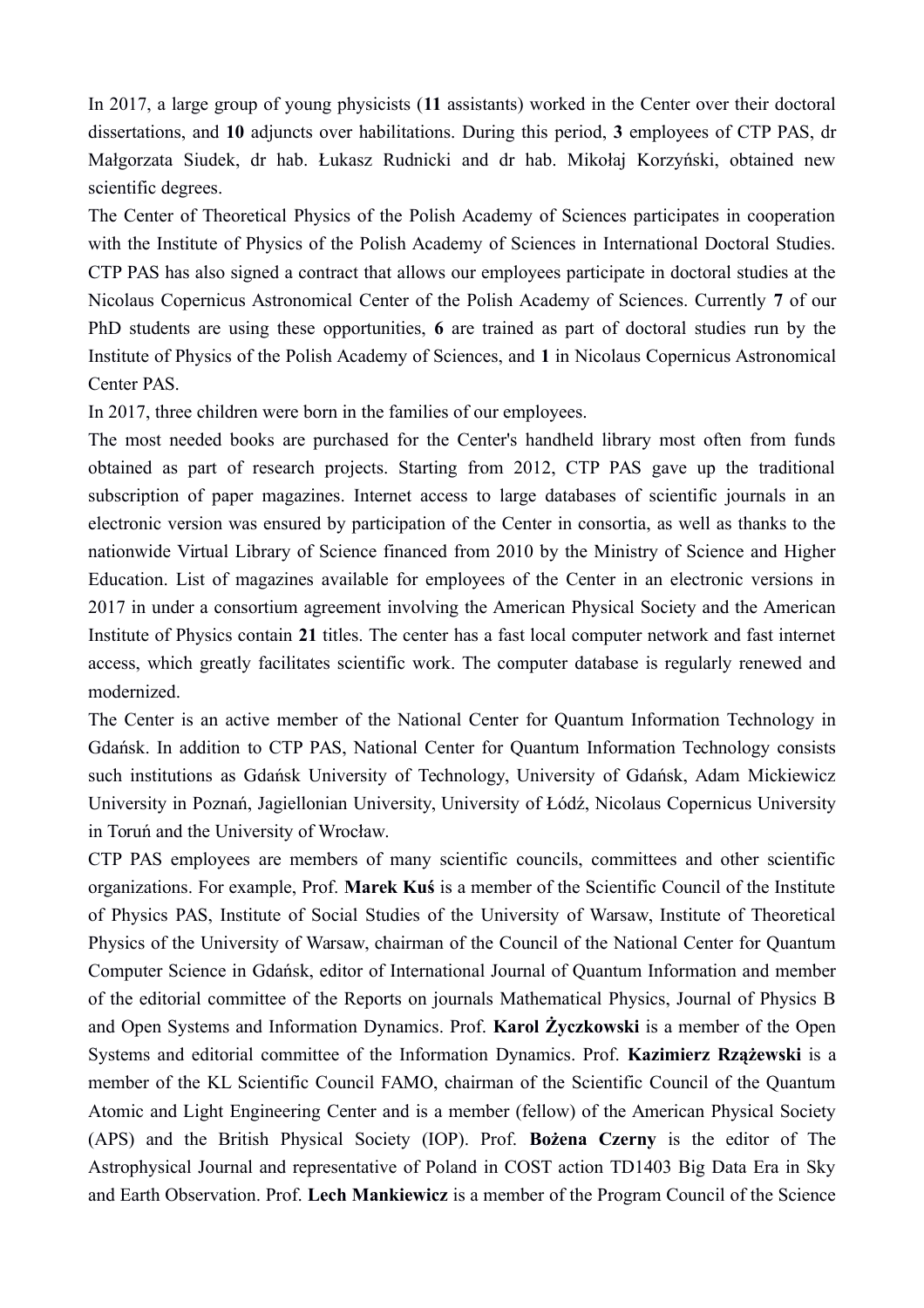Festival. In total, the Center's employees participate in the work of **58** Scientific Councils and Editorial Committees and expert teams.

The Center's scientific staff took a keen interest in popularizing physical knowledge. Few informations about the Center's current educational and promotional initiatives can be found on the our website [\(http://www.cft.edu.pl/edu/\)](http://www.cft.edu.pl/edu/). As part of the XXI Science Festival in Warsaw, CTP PAS employees organized 1 October 2017 scientific session entitled "*Earth and the Universe*".

**Dr hab. Lech Mankiewicz** is the coordinator of **KhanAcademy's** resources localization in Polish language. Thanks to the funds obtained from the PKO Bank Polski Foundation, the Orange Foundation, private donors as well as volunteer work, Khan Academy's Polish resources are over 3,300 movies from various fields of knowledge, unveiled in total over 11 million times, and 90% of a portal dedicated to mathematics, where 21 million tasks have been dissolved in two and a half years. The best materials include biology, chemistry and physics as well as interactive movies and programming materials. CTP PAS employees actively participate in development of resources in the field of physics.

The CTP PAS organizing national elimination to the international competition for young scientists "*Falling Walls Lab*". The qualifying rounds took place on October 4, 2017. The event was noticed in many portals and social media, including Polish Radio, PAP, FNP.

As part of the Simons' Symmetry and Geometric structures Semester, organized by Prof. **Paweł Nurowski**, Michael Eastwood (School of Mathematical Sciences, University of Adelaide), Wojciech Kryński (IMPAN, Warsaw) and Ben Warhurst (Faculty of Mathematics UW) took place workshop, which consisted of five ten-hours mini-lectures. Workshop was intended to introducing young scientists (shortly after PhD) to the subject of Simons Semester. At each of the workshop lectures was usually over 50 people from Poland and the whole world (from the Czech Republic, or Austria, to Australia and New Zealand). There was mainly people after doctorates, but also came international experts for these lectures.

For his activities to understand science in society, Prof. **Łukasz A. Turski** received in 2017, UN Global Compact Network Poland Award: Development Architect 2017 in the category Science, for work for sustainable development.

#### **Research projects conducted at the Centre for Theoretical Physics PAS in 2017**

| Leader                 | Topic                                             | Project no.         | From-to   |
|------------------------|---------------------------------------------------|---------------------|-----------|
| Prof. Karol Życzkowski | Uncertainty relations and quantum<br>entanglement | 2015/18/A/ST2/00274 | 2016-2021 |

#### **Research projects conducted in Poland**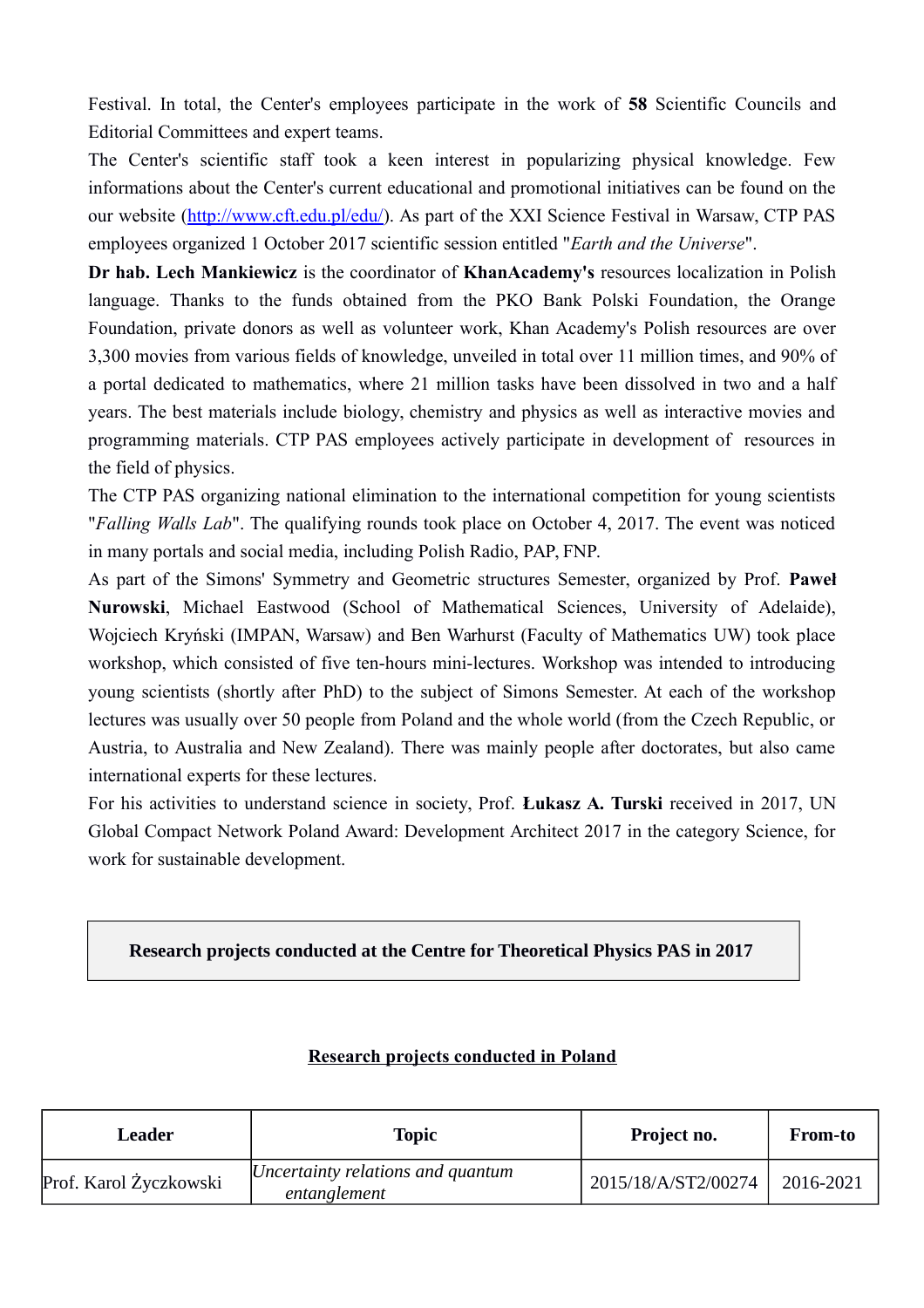| Dr hab. Adam Sawicki,<br>Prof. CFT PAN         | Optimality, universality and controllability<br>in the theory of quantum computing                                     | 2015/18/E/ST1/00200 | 2016-2021 |
|------------------------------------------------|------------------------------------------------------------------------------------------------------------------------|---------------------|-----------|
| Prof. Jerzy Kijowski                           | Stability of initial value problem for the<br>equations of Einstein: classical and<br>quantum aspects                  |                     | 2017-2020 |
| Dr Agnieszka Kuźmicz,                          | Stellar populations of giant radio sources                                                                             | 2016/20/S/ST9/00142 | 2016-2019 |
| Prof. Kazimierz<br>Rzążewski                   | Dynamics of quantum gases                                                                                              | 2015/19/B/ST2/02820 | 2016-2019 |
| Prof. Bożena Czerny                            | Quasar main sequence                                                                                                   | 2015/17/B/ST9/03436 | 2016-2019 |
|                                                | Prof. Iwo Białynicki-Birula Recovering geometry from scattering data                                                   | 2012/07/B/ST1/03347 | 2013-2018 |
| Dr hab. Agnieszka Janiuk,<br>Prof. CFT PAN     | Astrophysics processes around compact<br>objects                                                                       | 2012/05/E/ST9/03914 | 2013-2018 |
| Mgr Tomasz Maciążek                            | Maximally entangled quantum states and<br>SLOCC classification of multiqubit<br>states                                 | 0165/DIA/2014/43    | 2014-2018 |
| Mgr Tomasz Maciążek                            | Topology of configuration spaces for<br>particles on graphs                                                            | 2017/24/T/ST1/00489 | 2017-2018 |
| Mgr Tomasz Maciążek                            | Homology groups of configuration spaces<br>for particles on graphs                                                     | 2016/23/N/ST1/03209 | 2017-2019 |
| Dr hab. Łukasz Rudnicki                        | Decoherence properties of non-gaussian<br>states                                                                       | 2014/13/D/ST2/01886 | 2015-2018 |
| Dr Krzysztof Pawłowski                         | Entanglement and decoherence of ultra<br>cold gases                                                                    | 2014/13/D/ST2/01883 | 2015-2018 |
| Mgr Rafał Ołdziejewski                         | Systems of several atoms in a dipole<br>harmonic trap                                                                  | 2016/21/N/ST2/03432 | 2017-2019 |
| Dr hab. Mikołaj<br>Korzyński, Prof. CFT<br>PAN | Local relativistic perturbation theory in<br>hydrodynamics and general relativity<br>and its applications in cosmology | 2016/22/E/ST9/00578 | 2017-2021 |
| Prof. Paweł Nurowski                           | Andrzej Trautman and Gold Age of<br>General Relativity                                                                 | 0019/DLG/2017/10    | 2017-2018 |
| Dr hab. Agnieszka Janiuk,<br>Prof. CFT PAN     | Matter hyperaccretion on the black hole                                                                                | 2016/23/B/ST9/03114 | 2017-2020 |

## **International research projects**

| Leader                | <b>Topic</b>                                                                                              | Project no. | <b>From-to</b> |
|-----------------------|-----------------------------------------------------------------------------------------------------------|-------------|----------------|
| Dr Remigiusz Augusiak | Non-locality in Multipartite Quantum<br><b>Systems</b>                                                    | 705109      | 2016-2018      |
| Dr Wojciech Hellwing  | Dance of galaxies: testing General<br>Relativity and alternatives using<br><i>galaxy velocity fields.</i> | 748525      | 2017-2019      |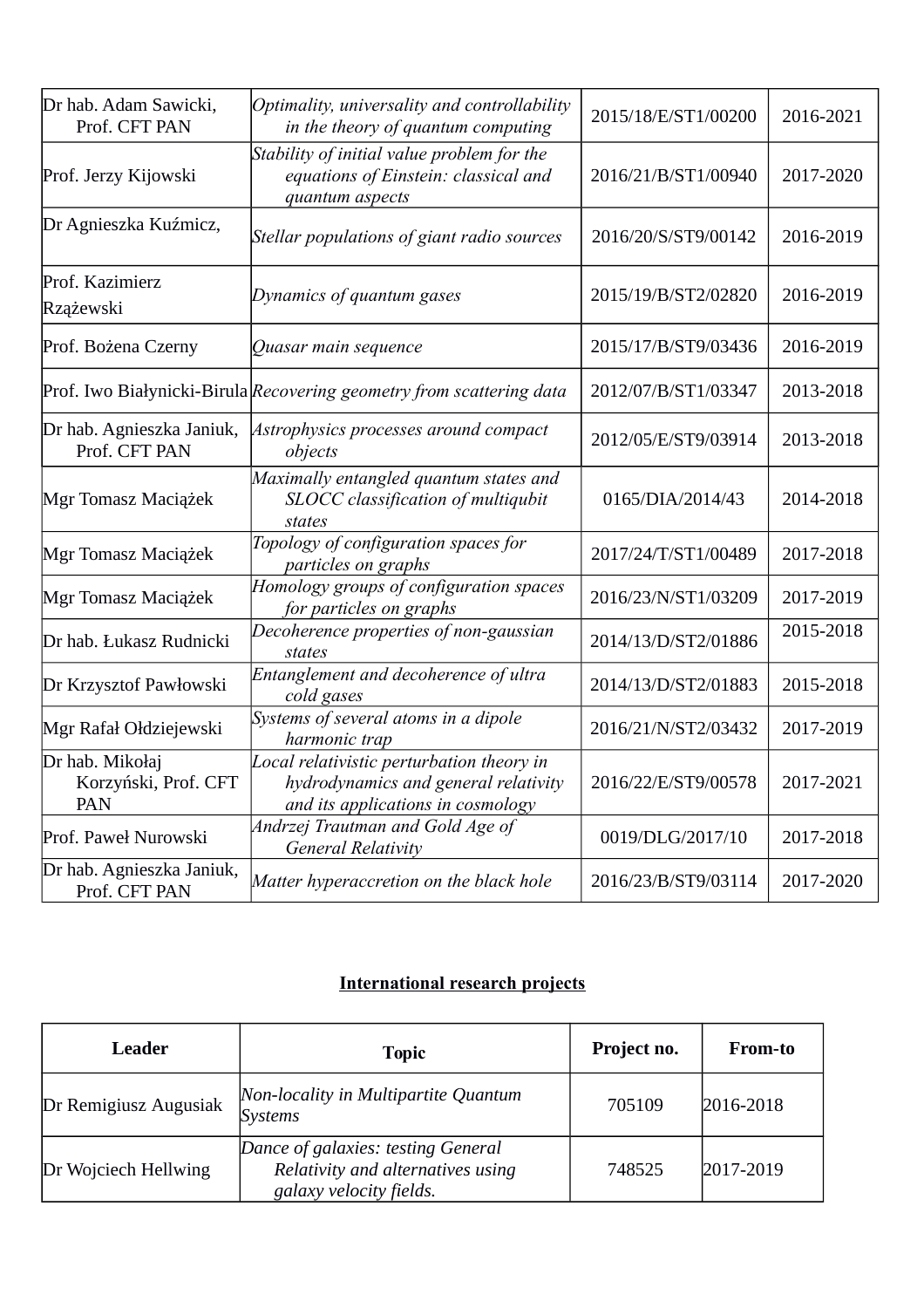#### **Research projects conducted at other institutions with the participation of the Centre's employees**

| <b>Centre for</b><br><b>Theoretical</b><br><b>Physics PAS</b><br>employees | <b>Topic</b>                                          | Leader<br>(unit)                               | <b>From-to</b> |
|----------------------------------------------------------------------------|-------------------------------------------------------|------------------------------------------------|----------------|
| Prof. Lech Mankiewicz behaviours using                                     | Control and regulation of<br>neuroengineering methods | Prof. A. Wróbel<br>IBD im.<br><b>NENCKIEGO</b> | 2013-2018      |

#### International collaboration

Partnerships with international academic institutes play an essential role in the Centre's research program laid out for each given year. Research conducted as part of the Centre's statutory activity and under specific projects is frequently conducted in conjunction with scientists from abroad.

In 2017, the Centre continued its direct research collaboration agreement, signed in 2011, with several academic institutions in Germany coordinated by the **Institut für Theoretische Physik Universität in Cologne** as part of the research project DFG no. SFB/TR-12. The group includes universities in **Bochum**, **Cologne** and **Duisburg/Essen**. In 2012, the Centre signed a collaborative agreement with the **University of Munich** and the **University of Stockholm** as part of the QOLAPS consortium implementing the **ERC Advanced Grant**. The Centre also has research agreements with the **Special Astrophysical Observatory of the Russian Academy of Sciences** and the **5th Institute of Physics at the University of Stuttgart**. The agreement between the Polish Academy of Sciences and the Russian Academy of Science includes the "Transient" project implemented by the Pi of the Sky team, represented by the Centre for Theoretical Physics PAS and the **Russian Space Institute of the Russian Academy of Sciences**. On behalf of the Pi of the Sky team, the Centre has also signed a Memorandum of Understanding with the LIGO and VIRGO experiments conducting observations of optical afterglows associated with sources of gravitational waves.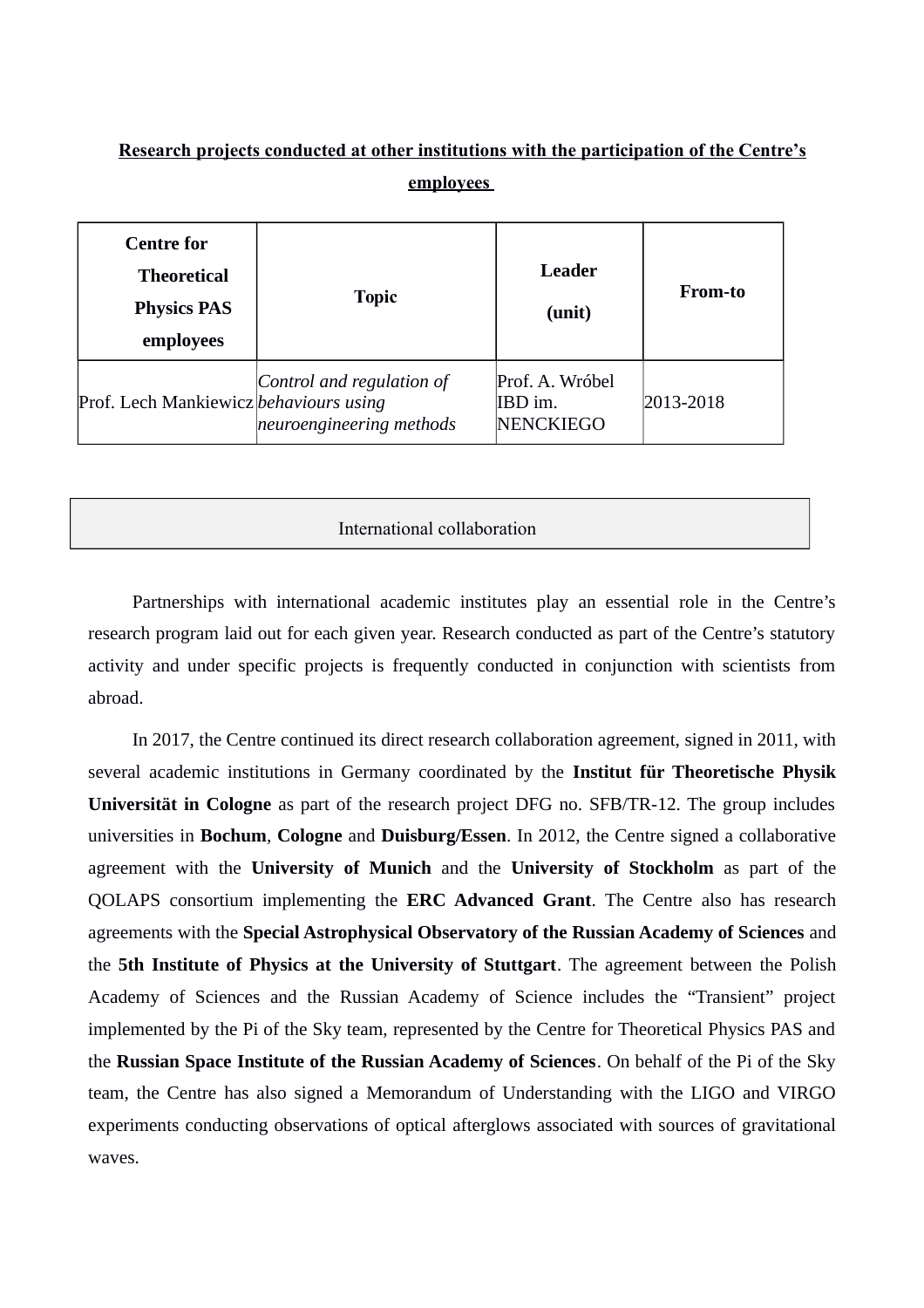## Publications by employees of the Centre for Theoretical Physics PAS in 2017

| Eloisa Bentivegna, Mikołaj Ko-<br>Light propagation through black-<br><b>JOURNAL OF</b><br>1<br>rzyński, Ian Hinder, Daniel Gerli-<br>hole lattices<br><b>COSMOLOGY AND</b><br>cher<br><b>ASTROPARTICLE</b><br>PHYSICS, 2017, v. 2017,<br>p. 014,<br>https://doi.org/10.1088/147<br>5-7516/2017/03/014<br>$\overline{2}$<br><b>Remigiusz Augusiak</b><br>PHYSICAL REVIEW A,<br>Simple and tight monogamy<br>relations for a class of Bell<br>2017, v. 95, p. 012113-1-<br>inequalities<br>012113-8,<br>$\frac{https://doi.org/10.1103/Phy}{https://doi.org/10.1103/Phy}$<br>sRevA.95.012113<br>$\overline{3}$<br>Unbounded randomness<br>PHYSICAL REVIEW A,<br>Florian Curchod, Markus Johans-<br>son, Remigiusz Augusiak, Matty<br>2017, v. 95, p. 020102-1-<br>certification using sequences of<br>Hoban, Peter Wittek, Antonio<br>020102-5,<br>measurements<br>$\frac{https://doi.org/10.1103/Phy}{https://doi.org/10.1103/Phy}$<br>Acin<br>sRevA.95.020102<br>Agata Antonina Różańska, Devaki<br>Multiphase environment of<br>MONTHLY NOTICES OF<br>$\overline{4}$<br>Kunneriath, Bożena Jadwiga<br>compact galactic nuclei: the role<br>THE ROYAL<br>Czerny, Tek Adhikari, Vladimir<br><b>ASTRONOMICAL</b><br>of the nuclear star cluster<br>Karas<br>SOCIETY, 2017, v. 464, p.<br>2090,<br>https://doi.org/10.1093/mnr<br>as/stw2460<br>5<br>Physical Review X, 2017,<br>Jordi Tura, Gemma de-las-<br>Energy as a Detector of<br>Cuevas, Remigiusz Augusiak,<br>Nonlocality of Many-Body Spin<br>v. 7, p. 021005-1-021005-<br>Maciej Lewenstein, Antonio Acin,<br>Systems<br>22,<br>Juan Ignacio Cirac<br>$\frac{https://doi.org/10.1103/Phy}{https://doi.org/10.1103/Phy}$<br>sRevX.7.021005<br>6<br>Agnieszka Janiuk<br>Microphysics in the Gamma-Ray<br><b>ASTROPHYSICAL</b><br>JOURNAL, 2017, v. 837,<br><b>Burst Central Engine</b> |
|------------------------------------------------------------------------------------------------------------------------------------------------------------------------------------------------------------------------------------------------------------------------------------------------------------------------------------------------------------------------------------------------------------------------------------------------------------------------------------------------------------------------------------------------------------------------------------------------------------------------------------------------------------------------------------------------------------------------------------------------------------------------------------------------------------------------------------------------------------------------------------------------------------------------------------------------------------------------------------------------------------------------------------------------------------------------------------------------------------------------------------------------------------------------------------------------------------------------------------------------------------------------------------------------------------------------------------------------------------------------------------------------------------------------------------------------------------------------------------------------------------------------------------------------------------------------------------------------------------------------------------------------------------------------------------------------------------------------------------------------------------------------------------------------------------------------------------------------|
|                                                                                                                                                                                                                                                                                                                                                                                                                                                                                                                                                                                                                                                                                                                                                                                                                                                                                                                                                                                                                                                                                                                                                                                                                                                                                                                                                                                                                                                                                                                                                                                                                                                                                                                                                                                                                                                |
|                                                                                                                                                                                                                                                                                                                                                                                                                                                                                                                                                                                                                                                                                                                                                                                                                                                                                                                                                                                                                                                                                                                                                                                                                                                                                                                                                                                                                                                                                                                                                                                                                                                                                                                                                                                                                                                |
|                                                                                                                                                                                                                                                                                                                                                                                                                                                                                                                                                                                                                                                                                                                                                                                                                                                                                                                                                                                                                                                                                                                                                                                                                                                                                                                                                                                                                                                                                                                                                                                                                                                                                                                                                                                                                                                |
|                                                                                                                                                                                                                                                                                                                                                                                                                                                                                                                                                                                                                                                                                                                                                                                                                                                                                                                                                                                                                                                                                                                                                                                                                                                                                                                                                                                                                                                                                                                                                                                                                                                                                                                                                                                                                                                |
|                                                                                                                                                                                                                                                                                                                                                                                                                                                                                                                                                                                                                                                                                                                                                                                                                                                                                                                                                                                                                                                                                                                                                                                                                                                                                                                                                                                                                                                                                                                                                                                                                                                                                                                                                                                                                                                |
|                                                                                                                                                                                                                                                                                                                                                                                                                                                                                                                                                                                                                                                                                                                                                                                                                                                                                                                                                                                                                                                                                                                                                                                                                                                                                                                                                                                                                                                                                                                                                                                                                                                                                                                                                                                                                                                |
|                                                                                                                                                                                                                                                                                                                                                                                                                                                                                                                                                                                                                                                                                                                                                                                                                                                                                                                                                                                                                                                                                                                                                                                                                                                                                                                                                                                                                                                                                                                                                                                                                                                                                                                                                                                                                                                |
|                                                                                                                                                                                                                                                                                                                                                                                                                                                                                                                                                                                                                                                                                                                                                                                                                                                                                                                                                                                                                                                                                                                                                                                                                                                                                                                                                                                                                                                                                                                                                                                                                                                                                                                                                                                                                                                |
|                                                                                                                                                                                                                                                                                                                                                                                                                                                                                                                                                                                                                                                                                                                                                                                                                                                                                                                                                                                                                                                                                                                                                                                                                                                                                                                                                                                                                                                                                                                                                                                                                                                                                                                                                                                                                                                |
|                                                                                                                                                                                                                                                                                                                                                                                                                                                                                                                                                                                                                                                                                                                                                                                                                                                                                                                                                                                                                                                                                                                                                                                                                                                                                                                                                                                                                                                                                                                                                                                                                                                                                                                                                                                                                                                |
|                                                                                                                                                                                                                                                                                                                                                                                                                                                                                                                                                                                                                                                                                                                                                                                                                                                                                                                                                                                                                                                                                                                                                                                                                                                                                                                                                                                                                                                                                                                                                                                                                                                                                                                                                                                                                                                |
|                                                                                                                                                                                                                                                                                                                                                                                                                                                                                                                                                                                                                                                                                                                                                                                                                                                                                                                                                                                                                                                                                                                                                                                                                                                                                                                                                                                                                                                                                                                                                                                                                                                                                                                                                                                                                                                |
|                                                                                                                                                                                                                                                                                                                                                                                                                                                                                                                                                                                                                                                                                                                                                                                                                                                                                                                                                                                                                                                                                                                                                                                                                                                                                                                                                                                                                                                                                                                                                                                                                                                                                                                                                                                                                                                |
|                                                                                                                                                                                                                                                                                                                                                                                                                                                                                                                                                                                                                                                                                                                                                                                                                                                                                                                                                                                                                                                                                                                                                                                                                                                                                                                                                                                                                                                                                                                                                                                                                                                                                                                                                                                                                                                |
|                                                                                                                                                                                                                                                                                                                                                                                                                                                                                                                                                                                                                                                                                                                                                                                                                                                                                                                                                                                                                                                                                                                                                                                                                                                                                                                                                                                                                                                                                                                                                                                                                                                                                                                                                                                                                                                |
|                                                                                                                                                                                                                                                                                                                                                                                                                                                                                                                                                                                                                                                                                                                                                                                                                                                                                                                                                                                                                                                                                                                                                                                                                                                                                                                                                                                                                                                                                                                                                                                                                                                                                                                                                                                                                                                |
|                                                                                                                                                                                                                                                                                                                                                                                                                                                                                                                                                                                                                                                                                                                                                                                                                                                                                                                                                                                                                                                                                                                                                                                                                                                                                                                                                                                                                                                                                                                                                                                                                                                                                                                                                                                                                                                |
|                                                                                                                                                                                                                                                                                                                                                                                                                                                                                                                                                                                                                                                                                                                                                                                                                                                                                                                                                                                                                                                                                                                                                                                                                                                                                                                                                                                                                                                                                                                                                                                                                                                                                                                                                                                                                                                |
|                                                                                                                                                                                                                                                                                                                                                                                                                                                                                                                                                                                                                                                                                                                                                                                                                                                                                                                                                                                                                                                                                                                                                                                                                                                                                                                                                                                                                                                                                                                                                                                                                                                                                                                                                                                                                                                |
|                                                                                                                                                                                                                                                                                                                                                                                                                                                                                                                                                                                                                                                                                                                                                                                                                                                                                                                                                                                                                                                                                                                                                                                                                                                                                                                                                                                                                                                                                                                                                                                                                                                                                                                                                                                                                                                |
|                                                                                                                                                                                                                                                                                                                                                                                                                                                                                                                                                                                                                                                                                                                                                                                                                                                                                                                                                                                                                                                                                                                                                                                                                                                                                                                                                                                                                                                                                                                                                                                                                                                                                                                                                                                                                                                |
|                                                                                                                                                                                                                                                                                                                                                                                                                                                                                                                                                                                                                                                                                                                                                                                                                                                                                                                                                                                                                                                                                                                                                                                                                                                                                                                                                                                                                                                                                                                                                                                                                                                                                                                                                                                                                                                |
|                                                                                                                                                                                                                                                                                                                                                                                                                                                                                                                                                                                                                                                                                                                                                                                                                                                                                                                                                                                                                                                                                                                                                                                                                                                                                                                                                                                                                                                                                                                                                                                                                                                                                                                                                                                                                                                |
|                                                                                                                                                                                                                                                                                                                                                                                                                                                                                                                                                                                                                                                                                                                                                                                                                                                                                                                                                                                                                                                                                                                                                                                                                                                                                                                                                                                                                                                                                                                                                                                                                                                                                                                                                                                                                                                |
|                                                                                                                                                                                                                                                                                                                                                                                                                                                                                                                                                                                                                                                                                                                                                                                                                                                                                                                                                                                                                                                                                                                                                                                                                                                                                                                                                                                                                                                                                                                                                                                                                                                                                                                                                                                                                                                |
|                                                                                                                                                                                                                                                                                                                                                                                                                                                                                                                                                                                                                                                                                                                                                                                                                                                                                                                                                                                                                                                                                                                                                                                                                                                                                                                                                                                                                                                                                                                                                                                                                                                                                                                                                                                                                                                |
|                                                                                                                                                                                                                                                                                                                                                                                                                                                                                                                                                                                                                                                                                                                                                                                                                                                                                                                                                                                                                                                                                                                                                                                                                                                                                                                                                                                                                                                                                                                                                                                                                                                                                                                                                                                                                                                |
|                                                                                                                                                                                                                                                                                                                                                                                                                                                                                                                                                                                                                                                                                                                                                                                                                                                                                                                                                                                                                                                                                                                                                                                                                                                                                                                                                                                                                                                                                                                                                                                                                                                                                                                                                                                                                                                |
|                                                                                                                                                                                                                                                                                                                                                                                                                                                                                                                                                                                                                                                                                                                                                                                                                                                                                                                                                                                                                                                                                                                                                                                                                                                                                                                                                                                                                                                                                                                                                                                                                                                                                                                                                                                                                                                |
| p. 39-51,                                                                                                                                                                                                                                                                                                                                                                                                                                                                                                                                                                                                                                                                                                                                                                                                                                                                                                                                                                                                                                                                                                                                                                                                                                                                                                                                                                                                                                                                                                                                                                                                                                                                                                                                                                                                                                      |
| https://doi.org/10.3847/153<br>8-4357/aa5f16                                                                                                                                                                                                                                                                                                                                                                                                                                                                                                                                                                                                                                                                                                                                                                                                                                                                                                                                                                                                                                                                                                                                                                                                                                                                                                                                                                                                                                                                                                                                                                                                                                                                                                                                                                                                   |
| 7<br>Krzysztof Bolejko, Mikołaj Ko-<br>Inhomogeneous cosmology and<br><b>INTERNATIONAL</b>                                                                                                                                                                                                                                                                                                                                                                                                                                                                                                                                                                                                                                                                                                                                                                                                                                                                                                                                                                                                                                                                                                                                                                                                                                                                                                                                                                                                                                                                                                                                                                                                                                                                                                                                                     |
| backreaction: Current status and<br>rzyński<br><b>JOURNAL OF MODERN</b>                                                                                                                                                                                                                                                                                                                                                                                                                                                                                                                                                                                                                                                                                                                                                                                                                                                                                                                                                                                                                                                                                                                                                                                                                                                                                                                                                                                                                                                                                                                                                                                                                                                                                                                                                                        |
| PHYSICS D, 2017, v. 26,<br>future prospects                                                                                                                                                                                                                                                                                                                                                                                                                                                                                                                                                                                                                                                                                                                                                                                                                                                                                                                                                                                                                                                                                                                                                                                                                                                                                                                                                                                                                                                                                                                                                                                                                                                                                                                                                                                                    |
| https://doi.org/10.1142/S02                                                                                                                                                                                                                                                                                                                                                                                                                                                                                                                                                                                                                                                                                                                                                                                                                                                                                                                                                                                                                                                                                                                                                                                                                                                                                                                                                                                                                                                                                                                                                                                                                                                                                                                                                                                                                    |
| 1827181730011                                                                                                                                                                                                                                                                                                                                                                                                                                                                                                                                                                                                                                                                                                                                                                                                                                                                                                                                                                                                                                                                                                                                                                                                                                                                                                                                                                                                                                                                                                                                                                                                                                                                                                                                                                                                                                  |
| 8<br>Krzysztof Pawłowski, Łukasz<br>On the Dissipative Version of the<br>PHYSICS LETTERS A,                                                                                                                                                                                                                                                                                                                                                                                                                                                                                                                                                                                                                                                                                                                                                                                                                                                                                                                                                                                                                                                                                                                                                                                                                                                                                                                                                                                                                                                                                                                                                                                                                                                                                                                                                    |
| Andrzej Turski<br>Gross-Pitaevski Equation<br>2017, v. 381, p. 1710–1713,                                                                                                                                                                                                                                                                                                                                                                                                                                                                                                                                                                                                                                                                                                                                                                                                                                                                                                                                                                                                                                                                                                                                                                                                                                                                                                                                                                                                                                                                                                                                                                                                                                                                                                                                                                      |
| https://doi.org/10.1016/j.ph                                                                                                                                                                                                                                                                                                                                                                                                                                                                                                                                                                                                                                                                                                                                                                                                                                                                                                                                                                                                                                                                                                                                                                                                                                                                                                                                                                                                                                                                                                                                                                                                                                                                                                                                                                                                                   |
| ysleta.2017.03.021                                                                                                                                                                                                                                                                                                                                                                                                                                                                                                                                                                                                                                                                                                                                                                                                                                                                                                                                                                                                                                                                                                                                                                                                                                                                                                                                                                                                                                                                                                                                                                                                                                                                                                                                                                                                                             |
| 9<br>Adam Sawicki, Katarzyna Kar-<br>PHYSICAL REVIEW A,<br>Criteria for universality of                                                                                                                                                                                                                                                                                                                                                                                                                                                                                                                                                                                                                                                                                                                                                                                                                                                                                                                                                                                                                                                                                                                                                                                                                                                                                                                                                                                                                                                                                                                                                                                                                                                                                                                                                        |
| 2017, v. 95, p. 062303,<br>quantum gates<br>nas                                                                                                                                                                                                                                                                                                                                                                                                                                                                                                                                                                                                                                                                                                                                                                                                                                                                                                                                                                                                                                                                                                                                                                                                                                                                                                                                                                                                                                                                                                                                                                                                                                                                                                                                                                                                |
| https://doi.org/10.1103/Phy<br>sRevA.95.062303                                                                                                                                                                                                                                                                                                                                                                                                                                                                                                                                                                                                                                                                                                                                                                                                                                                                                                                                                                                                                                                                                                                                                                                                                                                                                                                                                                                                                                                                                                                                                                                                                                                                                                                                                                                                 |

#### **Publications in refereed journals, listed in the Journal Citation Reports**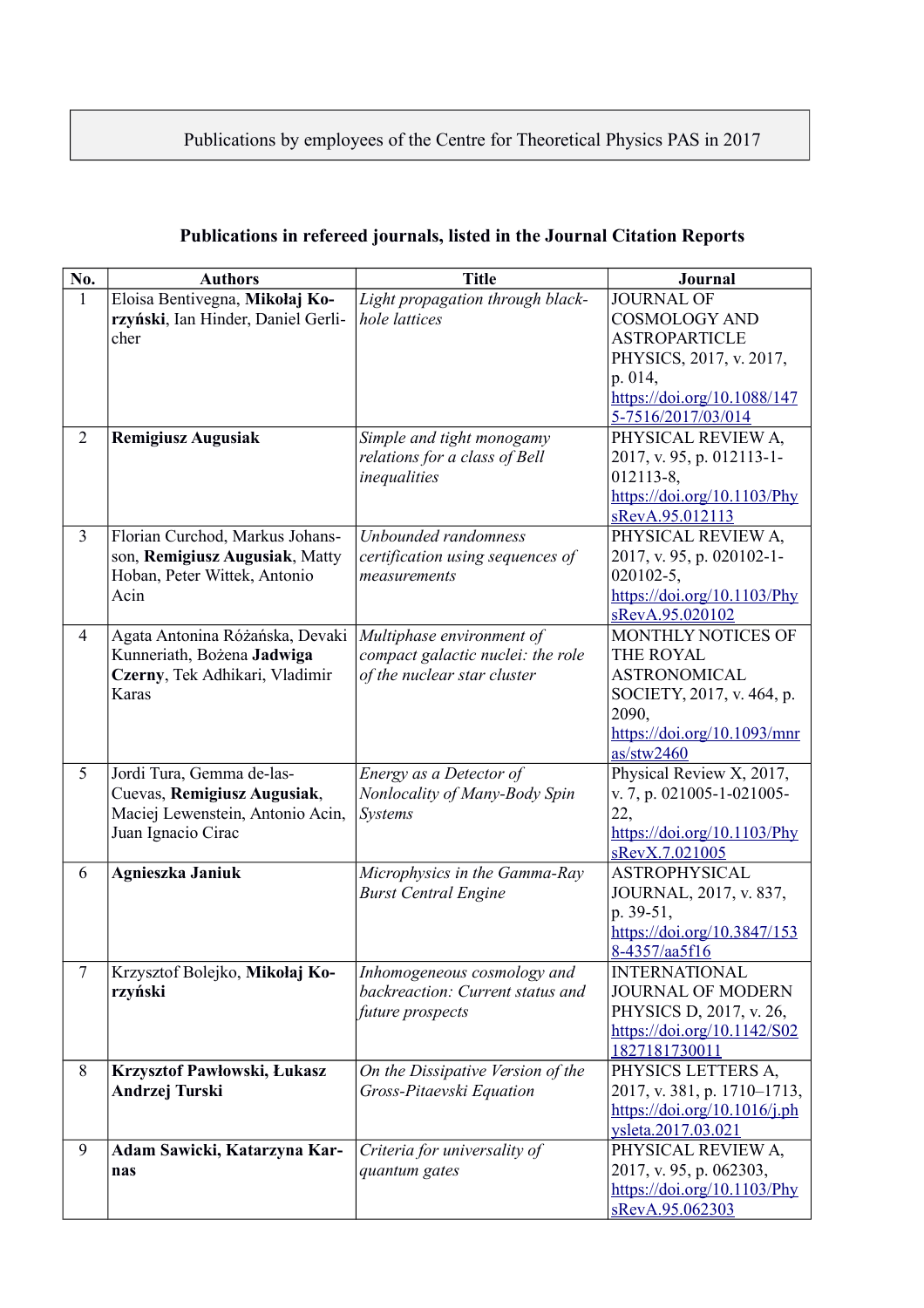| 10 | Krzysztof Pawłowski, Matteo<br>Fadel, Philipp Treutlein, Yvan Ca-<br>stin, Alice Sinatra                                                                   | Mesoscopic quantum<br>superpositions in bimodal Bose-<br>Einstein condensates:<br>Decoherence and strategies to                                           | PHYSICAL REVIEW A,<br>2017, v. 95, p. 063609,<br>https://doi.org/10.1103/Phy<br>sRevA.95.063609                                                                                      |
|----|------------------------------------------------------------------------------------------------------------------------------------------------------------|-----------------------------------------------------------------------------------------------------------------------------------------------------------|--------------------------------------------------------------------------------------------------------------------------------------------------------------------------------------|
| 11 | Paweł Krzysztof Nurowski, Ian<br>Anderson                                                                                                                  | counteract it<br>$Sp(3,R)$ Monge geometries in<br>dimension 8                                                                                             | <b>DIFFERENTIAL</b><br><b>GEOMETRY AND ITS</b><br>APPLICATIONS, 2017, v.<br>53, p. 1-55,<br>$\frac{https://doi.org/10.1016/j.dif}{https://doi.org/10.1016/j.dif}$<br>geo.2017.04.006 |
| 12 | T. Bland, Krzysztof Pawłowski,<br>M. J. Edmonds, Kazimierz Ma-<br>ria Rzążewski, N. G. Parker                                                              | Interaction-sensitive oscillations<br>of dark solitons in trapped dipolar<br>condensates                                                                  | PHYSICAL REVIEW A,<br>2017, v. 95, p. 063622,<br>$\frac{https://doi.org/10.1103/Phy}{https://doi.org/10.1103/Phy}$<br>sRevA.95.063622                                                |
| 13 | Krzysztof Gawryluk, Mirosław<br>Brewczyk, Kazimierz Maria<br>Rzążewski                                                                                     | Thermal solitons as revealed by<br>the static structure factor                                                                                            | PHYSICAL REVIEW A,<br>2017, v. 95, p. 043612,<br>https://doi.org/10.1103/Phy<br>sRevA.95.043612                                                                                      |
| 14 | Alexia Salavrakos, Remigiusz<br>Augusiak, Jordi Tura, Peter Wit-<br>tek, Antonio Acin, Stefano Piro-<br>nio                                                | <b>Bell Inequalities Tailored to</b><br><b>Maximally Entangled States</b>                                                                                 | PHYSICAL REVIEW<br>LETTERS, 2017, v. 119, p.<br>040402-1-040402-6,<br>$\frac{https://doi.org/10.1103/Phy}{https://doi.org/10.1103/Phy}$<br>sRevLett.119.040402                       |
| 15 | Mikołaj Grzędzielski, Agnieszka<br>Janiuk, Bożena Jadwiga Czer-<br>ny, Qingwen Wu                                                                          | Modified viscosity in accretion<br>disks. Application to Galactic<br>black hole binaries, intermediate<br>mass black holes, and active<br>galactic nuclei | <b>ASTRONOMY AND</b><br>ASTROPHYSICS, 2017, v.<br>603, p. A110,<br>https://doi.org/10.1051/000<br>4-6361/201629672                                                                   |
| 16 | Hadrien Kurkjian, Krzysztof<br>Pawłowski, Alice Sinatra                                                                                                    | Einstein-Podolsky-Rosen-<br>entangled Bose-Einstein<br>condensates in state-dependent<br>potentials: A dynamical study                                    | PHYSICAL REVIEW A,<br>2017, v. 96, p. 013621,<br>$\frac{https://doi.org/10.1103/Phy}{https://doi.org/10.1103/Phy}$<br>sRevA.96.013621                                                |
| 17 | Tomasz Karpiuk, Mirosław Brew-<br>czyk, Kazimierz Maria Rzążew-<br>ski, Anita Gaj, Alexander Krupp,<br>Robert Löw, Sebastian Hoffer-<br>berth, Tilman Pfau | Condensate losses and<br>oscillations induced by Rydberg<br>atoms                                                                                         | <b>JOURNAL OF PHYSICS</b><br><b>B-ATOMIC</b><br><b>MOLECULAR AND</b><br>OPTICAL PHYSICS,<br>2017, v. 50, p. 055003,<br>https://doi.org/10.1088/136<br>1-6455/aa5245                  |
| 18 | Wojciech Górecki, Kazimierz<br>Maria Rzążewski                                                                                                             | Electric dipoles vs. magnetic<br>dipoles - for two molecules in a<br>harmonic trap                                                                        | Europhysics Letters, 2017,<br>v. 118, p. 66002,<br>https://doi.org/10.1209/029<br>5-5075/118/66002                                                                                   |
| 19 | Krzysztof Gawryluk, Tomasz<br>Karpiuk, Mariusz Franciszek Gaj-<br>da, Kazimierz Maria Rzążewski,<br>Mirosław Brewczyk                                      | Unified way for computing<br>dynamics of Bose-Einstein<br>condensates and degenerate<br>Fermi gases                                                       | <b>INTERNATIONAL</b><br><b>JOURNAL OF</b><br><b>COMPUTER</b><br>MATHEMATICS, 2017, p.<br>$1-19$ ,<br>https://doi.org/10.1080/002<br>07160.2017.1370545                               |
| 20 | Tomasz Maciążek, Valdemar<br>Tsanov                                                                                                                        | Quantum marginals from pure<br>doubly excited states                                                                                                      | Journal of Physics A-<br>Mathematical and<br>Theoretical, 2017,<br>https://doi.org/10.1088/175<br>1-8121/aa8c5f                                                                      |
| 21 | Mikołaj Grzędzielski, Agnieszka                                                                                                                            | Local Stability and Global                                                                                                                                | <b>ASTROPHYSICAL</b>                                                                                                                                                                 |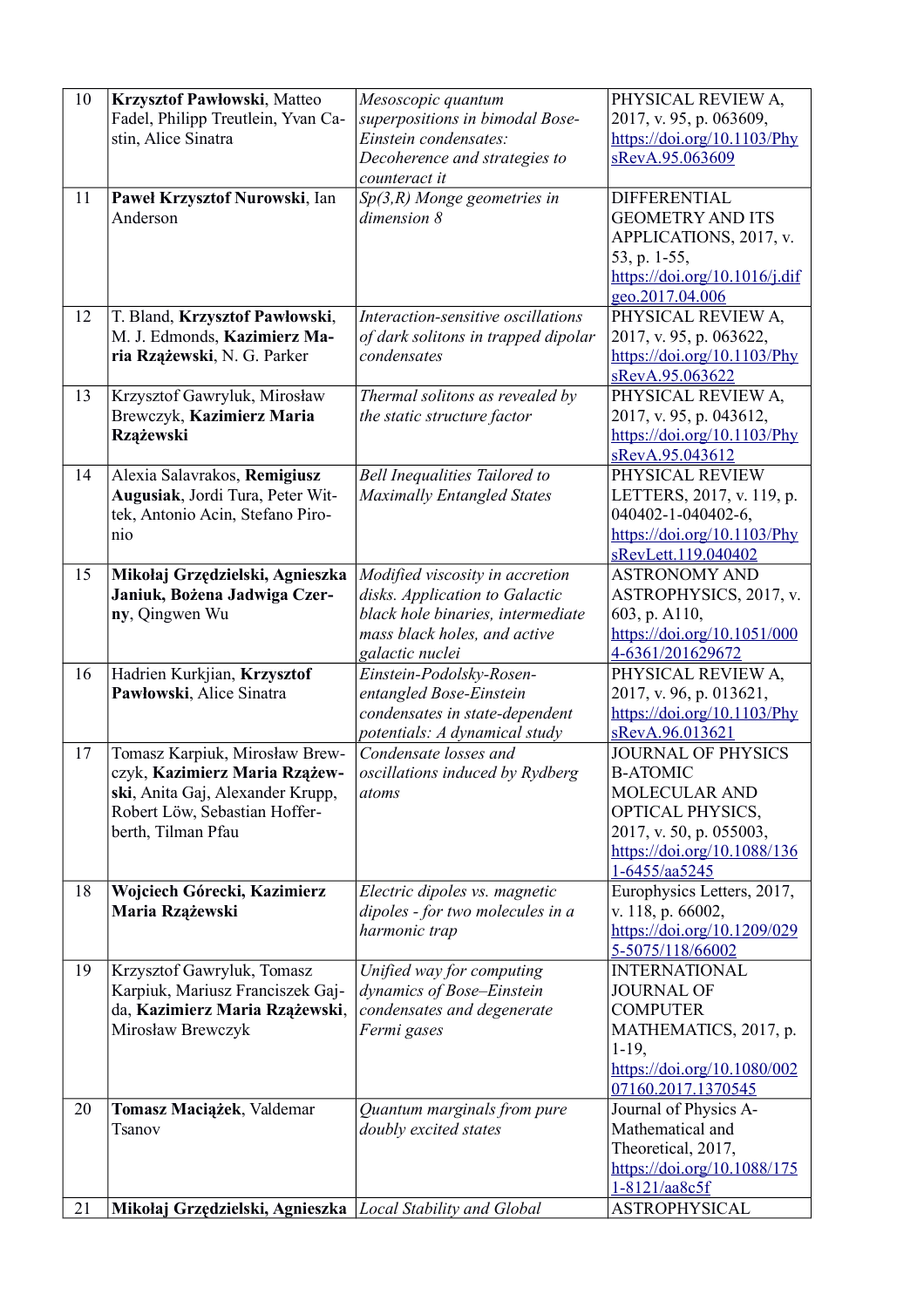|    | Janiuk, Bożena Jadwiga Czerny                               | Instability in Iron-opaque disks                                   | JOURNAL, 2017, v. 845,                                                                   |
|----|-------------------------------------------------------------|--------------------------------------------------------------------|------------------------------------------------------------------------------------------|
|    |                                                             |                                                                    | https://arxiv.org/pdf/1706.0<br>8180.pdf                                                 |
| 22 | Tomasz Maciążek, Adam Sawic-                                | Homology groups for particles on                                   | Journal of Mathematical                                                                  |
|    | ki                                                          | one-connected graphs                                               | Physics, 2017, v. 58, p.                                                                 |
|    |                                                             |                                                                    | 062103,                                                                                  |
|    |                                                             |                                                                    | https://doi.org/10.1063/1.49<br>84309                                                    |
| 23 | Adam Sawicki, Katarzyna Kar-                                | Universality of Single-Qudit Gates                                 | <b>ANNALES HENRI</b>                                                                     |
|    | nas                                                         |                                                                    | POINCARE, 2017, v. 18, p.                                                                |
|    |                                                             |                                                                    | 3515-3552,                                                                               |
|    |                                                             |                                                                    | https://doi.org/10.1007/s00                                                              |
| 24 | Petra Sukova, Szymon Charzyń-                               | Shocks in the relativistic transonic                               | 023-017-0604-z<br>MONTHLY NOTICES OF                                                     |
|    | ski, Agnieszka Janiuk                                       | accretion with low angular                                         | THE ROYAL                                                                                |
|    |                                                             | momentum                                                           | <b>ASTRONOMICAL</b>                                                                      |
|    |                                                             |                                                                    | SOCIETY, 2017, v. 472, p.                                                                |
|    |                                                             |                                                                    | 4327-4342,                                                                               |
|    |                                                             |                                                                    | $\frac{https://doi.org/10.1093/mm}{https://doi.org/10.1093/mm}$                          |
|    |                                                             |                                                                    | as/stx2254                                                                               |
| 25 | Rafał Ołdziejewski, Kazimierz                               | Diagnosing a two-body state of                                     | Europhysics Letters, 2017,                                                               |
|    | Maria Rzążewski                                             | ultracold atoms with light                                         | v. 119, p. 46002,                                                                        |
|    |                                                             |                                                                    | https://doi.org/10.1209/029<br>5-5075/119/46002                                          |
| 26 | Andrzej Jerzy Maciejewski, To-                              | A novel approach to the spectral                                   | Journal of Physics A-                                                                    |
|    | masz Stachowiak                                             | problem in the two photon Rabi                                     | Mathematical and                                                                         |
|    |                                                             | model                                                              | Theoretical, 2017, v. 50,                                                                |
|    |                                                             |                                                                    | https://doi.org/10.1088/175                                                              |
|    |                                                             |                                                                    | 1-8121/aa6fb8                                                                            |
| 27 | Bożena Jadwiga Czerny, Yan-                                 | <b>Failed Radiatively Accelerated</b>                              | <b>ASTROPHYSICAL</b>                                                                     |
|    | Rong Li, Krzysztof Hryniewicz,<br>Swayamtrupta Panda, Conor | Dusty Out fl ow Model of the<br><b>Broad Line Region in Active</b> | JOURNAL, 2017, v. 846,<br>p. 154,                                                        |
|    | Patrick Wildy, Marzena Śnie-                                | Galactic Nuclei. I. Analytical                                     | https://doi.org/10.3847/153                                                              |
|    | gowska, Jian-Min Wang, Justyna                              | Solution.                                                          | 8-4357/aa8810                                                                            |
|    | Średzińska, Vladimir Karas                                  |                                                                    |                                                                                          |
| 28 | Iwo Białynicki-Birula, Zofia                                | Relativistic Electron Wave Packets                                 | PHYSICAL REVIEW                                                                          |
|    | Białynicka-Birula                                           | Carrying Angular Momentum                                          | LETTERS, 2017, v. 118, p.                                                                |
|    |                                                             |                                                                    | 114801,                                                                                  |
|    |                                                             |                                                                    | $\frac{https://doi.org/10.1103/Phy}{https://doi.org/10.1103/Phy}$<br>sRevLett.118.114801 |
| 29 | Iwo Białynicki-Birula, Zofia                                | Comment on Relativistic Electron                                   | PHYSICAL REVIEW                                                                          |
|    | Białynicka-Birula                                           | <i>Vortices</i>                                                    | LETTERS, 2017, v. 119, p.                                                                |
|    |                                                             |                                                                    | 029501,                                                                                  |
|    |                                                             |                                                                    | $\frac{https://doi.org/10.1103/Phy}{https://doi.org/10.1103/Phy}$                        |
|    |                                                             |                                                                    | sRevLett.119.029501                                                                      |
| 30 | Iwo Białynicki-Birula, Zofia                                | Quantum-mechanical description                                     | Journal of Optics, 2017, v.                                                              |
|    | Białynicka-Birula                                           | of optical beams                                                   | $10, p. 1-9,$<br>https://doi.org/10.1088/204                                             |
|    |                                                             |                                                                    | 0-8986/aa98b6                                                                            |
| 31 | Ravishankar Ramanathan, Marco                               | Tightness of correlation                                           | PHYSICAL REVIEW A,                                                                       |
|    | Tulio Quintino, Ana Belen Sainz,                            | inequalities with no quantum                                       | 2017, v. 95, p. 012139-1-                                                                |
|    | Gláucia Murta, Remigiusz Augu-                              | violation                                                          | 012139-15,                                                                               |
|    | siak                                                        |                                                                    | $\frac{https://doi.org/10.1103/Phy}{https://doi.org/10.1103/Phy}$                        |
|    |                                                             |                                                                    | sRevA.95.012139                                                                          |
| 32 | Tomasz Ignacy Tylec, Marek<br>Kuś                           | Tensor product of no-signaling                                     | Journal of Physics A-<br>Mathematical and                                                |
|    |                                                             | boxes in the framework of<br>quantum logics                        | Theoretical, 2017, v. 50, p.                                                             |
|    |                                                             |                                                                    |                                                                                          |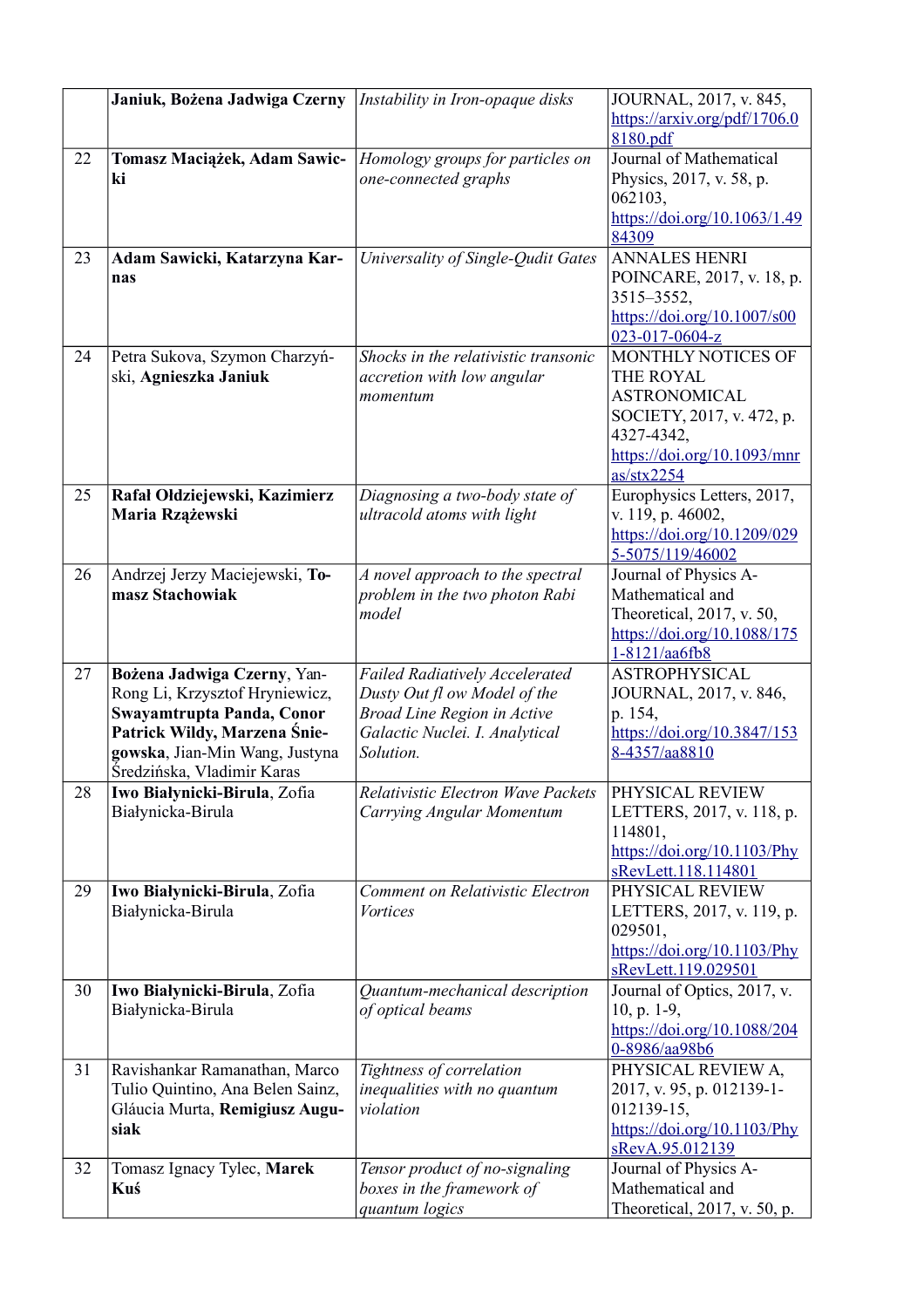|    |                                                        |                                                             | 04LT02,                                                                               |
|----|--------------------------------------------------------|-------------------------------------------------------------|---------------------------------------------------------------------------------------|
|    |                                                        |                                                             | https://doi.org/10.1088/175                                                           |
|    |                                                        |                                                             | 1-8121/50/4/04LT02                                                                    |
| 33 | Agnieszka Olga Kuźmicz, Ma-                            | Optical and radio properties of                             | MONTHLY NOTICES OF                                                                    |
|    | rek Jamrozy, Dorota Kozieł-                            | extragalactic radio sources with                            | THE ROYAL                                                                             |
|    | Wierzbowska, Marek Weżgowiec                           | recurrent jet activity                                      | <b>ASTRONOMICAL</b>                                                                   |
|    |                                                        |                                                             | SOCIETY, 2017, v. 471, p.                                                             |
|    |                                                        |                                                             | 3806-3826,                                                                            |
|    |                                                        |                                                             | https://doi.org/10.1093/mnr                                                           |
|    |                                                        |                                                             | as/stx1830                                                                            |
| 34 | Jerzy Juliusz Kijowski, Andrzej<br>Okołów              | A modification of the projective                            | Journal of Mathematical                                                               |
|    |                                                        | construcion of quantum states for<br>field theories         | Physics, 2017, v. 58, p. 1-<br>14,                                                    |
|    |                                                        |                                                             | https://doi.org/10.1063/1.49                                                          |
|    |                                                        |                                                             | 89550                                                                                 |
| 35 | Piotr Tadeusz Grochowski, To-                          | <b>Unified Description of Dynamics</b>                      | PHYSICAL REVIEW                                                                       |
|    | masz Karpiuk, Mirosław Brew-                           | of a Repulsive Two-Component                                | LETTERS, 2017, v. 119, p.                                                             |
|    | czyk, Kazimierz Maria Rzążew-                          | Fermi Gas                                                   | 215303,                                                                               |
|    | ski                                                    |                                                             | $\frac{https://doi.org/10.1103/Phy}{https://doi.org/10.1103/Phy}$                     |
|    |                                                        |                                                             | sRevLett.119.215303                                                                   |
| 36 | Lech Mankiewicz, Aleksander                            | Multi-messenger Observations of                             | Astrophysical Journal                                                                 |
|    | Filip Żarnecki, Rafał Opiela, Ar-                      | a Binary Neutron Star Merger                                | Letters, 2017, v. 848, p. 59,                                                         |
|    | kadiusz Ćwiek, Mikołaj Stefan                          |                                                             | https://doi.org/10.3847/204                                                           |
|    | Ćwiok, B. P. Abbott, R. Abbott, T.                     |                                                             | 1-8213/aa91c9                                                                         |
|    | D. Abbott, H Czyrkowski, R Da-                         |                                                             |                                                                                       |
|    | browski, G Kasprowicz, K Na-                           |                                                             |                                                                                       |
|    | wrocki, Lech Ryszard Piotrowski,                       |                                                             |                                                                                       |
| 37 | G Wrochna, M Zaremba<br>Justyna Średzińska, Bożena Ja- |                                                             |                                                                                       |
|    | dwiga Czerny, Krzysztof Hrynie-                        | SALT long-slit spectroscopy of<br>quasar HE 0435-4312: fast | Astronomy and<br>Astrophysics, 2017, v. 601,                                          |
|    | wicz, Magdalena Krupa, Paola                           | displacement of the Mg II                                   | p. A23,                                                                               |
|    | Marziani, Tek Adhikari, Rupal                          | emission line                                               | https://doi.org/10.1051/000                                                           |
|    | Basak, Bei You, Jian-Min Wang,                         |                                                             | 4-6361/201628257                                                                      |
|    | Chen Hu, Wojciech Pych, Maciej                         |                                                             |                                                                                       |
|    | Bilicki, Agnieszka Kurcz                               |                                                             |                                                                                       |
| 38 | Rafał Opiela, Lech Mankiewicz,                         | Transition from fireball to                                 | Nature Astronomy, 2017, p.                                                            |
|    | Aleksander Filip Żarnecki, Arka-                       | Poynting-flux-dominated outflow                             | 2397-3366,                                                                            |
|    | diusz Ćwiek, Adam Zadrożny                             | in the three-episode GRB 160625B                            | https://doi.org/10.1038/s41                                                           |
|    |                                                        |                                                             | 550-017-0309-8                                                                        |
| 39 | Tomasz Maciążek, Adam Sawic-                           | Torsion in Cohomology Groups of                             | <b>ACTA PHYSICA</b>                                                                   |
|    | ki                                                     | <b>Configuration Spaces</b>                                 | POLONICA A, 2017, v. 6,                                                               |
|    |                                                        |                                                             | p. 1695-1698,                                                                         |
|    |                                                        |                                                             | $\frac{https://doi.org/10.12693/AP}{https://doi.org/10.12693/AP}$<br>hysPolA.132.1695 |
| 40 | Kaneda, H.; Ishihara, D.; Oyabu,                       | Unbiased Large Spectroscopic                                | PUBLICATIONS OF THE                                                                   |
|    | S.; Yamagishi, M.; Wada, T.; Ar-                       | Surveys of Galaxies Selected by                             | <b>ASTRONOMICAL</b>                                                                   |
|    | mus, L.; Baes, M.; Charmandaris,                       | <b>SPICA Using Dust Bands</b>                               | <b>SOCIETY OF</b>                                                                     |
|    | V.; Czerny, B.; Efstathiou, A.;                        |                                                             | AUSTRALIA, 2017, v. 34,                                                               |
|    | Fernández-Ontiveros, J. A.; Ferra-                     |                                                             | p. 59,                                                                                |
|    | ra, A.; González-Alfonso, E.;                          |                                                             | $\frac{https://doi.org/10.1017/pasa}{https://doi.org/10.1017/pasa}$                   |
|    | Griffin, M.; Gruppioni, C.; Hatzi-                     |                                                             | 2017.56                                                                               |
|    | minaoglou, E.; Imanishi, M.;                           |                                                             |                                                                                       |
|    | Kohno, K.; Kwon, J.; Nakagawa,                         |                                                             |                                                                                       |
|    | T.; Onaka, T.; Pozzi, F.; Scott, D.;                   |                                                             |                                                                                       |
|    | Smith, J.-D. T.; Spinoglio, L.; Su-                    |                                                             |                                                                                       |
|    | zuki, T.; van der Tak, F.; Vaccari,                    |                                                             |                                                                                       |
|    | M.; Vignali, C.; Wang, L.                              |                                                             |                                                                                       |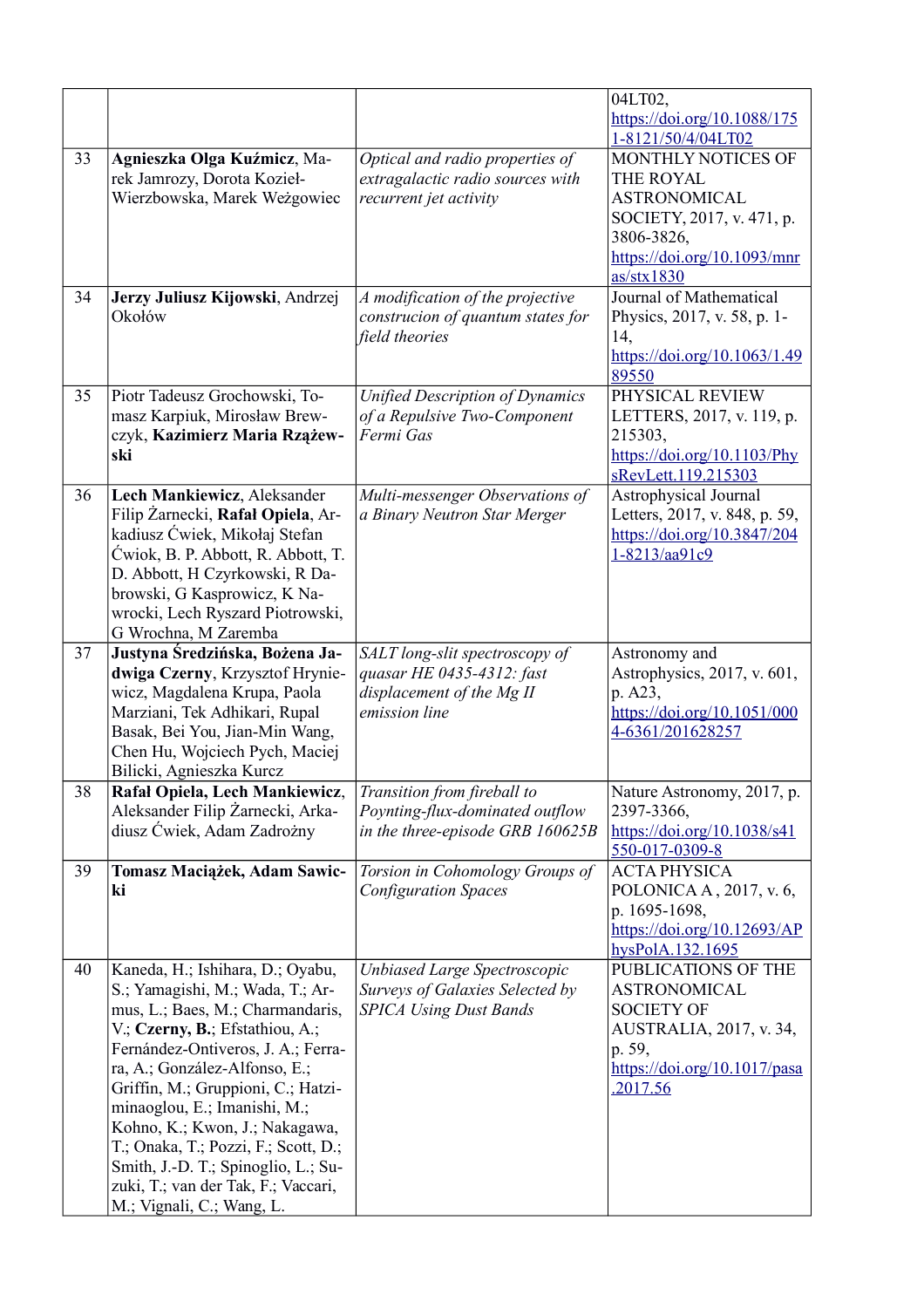| 41 | Manabendra Nath Bera, Antonio<br>Acin, Marek Kuś, Morgan W<br>Mitchell, Maciej Lewenstein                                                                                                                                                                                                                                                                                                                                                                                                                                                                        | Randomness in quantum<br>mechanics: philosophy, physics<br>and technology                                                                                                                 | Reports on Progress in<br>Physics, 2017, v. 80, p.<br>124001,<br>https://doi.org/10.1088/136<br>1-6633/aa8731                             |
|----|------------------------------------------------------------------------------------------------------------------------------------------------------------------------------------------------------------------------------------------------------------------------------------------------------------------------------------------------------------------------------------------------------------------------------------------------------------------------------------------------------------------------------------------------------------------|-------------------------------------------------------------------------------------------------------------------------------------------------------------------------------------------|-------------------------------------------------------------------------------------------------------------------------------------------|
| 42 | Agnieszka Janiuk, Michał Bej-<br>ger, Szymon Charzyński, Petra<br>Sukova'                                                                                                                                                                                                                                                                                                                                                                                                                                                                                        | On the possible gamma-ray burst-<br>gravitational wave association in<br>GW150914                                                                                                         | New Astronomy, 2016, v.<br>51, p. 07-14,<br>https://doi.org/10.1016/j.ne<br>wast.2016.08.002                                              |
| 43 | Krzysztof Pawłowski, Konrad<br>Szymański                                                                                                                                                                                                                                                                                                                                                                                                                                                                                                                         | Evolution of entanglement under<br>an Ising-like Hamiltonian with<br>particle losses                                                                                                      | PHYSICAL REVIEW A,<br>2017, v. 96, p. 062312,<br>$\frac{https://doi.org/10.1103/Phy}{https://doi.org/10.1103/Phy}$<br>sRevA.96.062312     |
| 44 | Karol Życzkowski, Patryk Lipka-<br><b>Bartosik</b>                                                                                                                                                                                                                                                                                                                                                                                                                                                                                                               | Nuclear numerical range and<br>quantum error correction codes<br>for non-unitary noise models                                                                                             | <b>Quantum Information</b><br>Processing, 2017, v. 16, p.<br>9,<br>https://doi.org/10.1007/s11<br>128-016-1484-8                          |
| 45 | M. Markiewicz, Z. Puchała, A. de<br>Rosier, W. Laskowski, K. Życz-<br>kowski                                                                                                                                                                                                                                                                                                                                                                                                                                                                                     | Quantum noise generated by local<br>random Hamiltonians                                                                                                                                   | PHYSICAL REVIEW A,<br>2017, v. 95, p. 032333,<br>$\frac{https://doi.org/10.1103/Phy}{https://doi.org/10.1103/Phy}$<br>sRevA.95.032333     |
| 46 | K. Szymański, B. Collins, T. Sza-<br>rek, K. Życzkowski                                                                                                                                                                                                                                                                                                                                                                                                                                                                                                          | Convex set of quantum states with<br>positive partial transpose<br>analysed by hit and run algorithm                                                                                      | Journal of Physics A-<br>Mathematical and<br>Theoretical, 2017, v. 50, p.<br>255206,<br>https://doi.org/10.1088/175<br>1-8121/aa70f5/meta |
| 47 | W. Bruzda, D. Goyeneche, K.<br>Życzkowski                                                                                                                                                                                                                                                                                                                                                                                                                                                                                                                        | Quantum measurements with<br>prescribed symmetry                                                                                                                                          | PHYSICAL REVIEW A,<br>2017, v. 96, p. 022105,<br>$\frac{https://doi.org/10.1103/Phy}{https://doi.org/10.1103/Phy}$<br>sRevA.96.022105     |
| 48 | I. V. Toranzo, P. Sánchez-Moreno,<br>L. Rudnicki, J. S. Dehesa                                                                                                                                                                                                                                                                                                                                                                                                                                                                                                   | One-Parameter Fisher-Rényi<br>Complexity: Notion and<br>Hydrogenic Applications                                                                                                           | Entropy, 2017, v. 19, p. 16,<br>https://doi.org/10.3390/e19<br>010016                                                                     |
| 49 | M. Siudek, K. Małek, M. Sco-<br>deggio, B. Garilli, A. Pollo, C. P.<br>Haines, A. Fritz, M. Bolzonella,<br>S. de la Torre, B. R. Granett, L.<br>Guzzo, U. Abbas, C. Adami, D.<br>Bottini, A. Cappi, O. Cucciati, G.<br>De Lucia, I. Davidzon, P. Franzet-<br>ti, A. Iovino, J. Krywult, V. Le<br>Brun, O. Le Fèvre, D. Maccagni,<br>A. Marchetti, F. Marulli, M. Pol-<br>letta, L. A. M. Tasca, R. Tojeiro,<br>D. Vergani, A. Zanichelli, S. Ar-<br>nouts, J. Bel, E. Branchini, O. Il-<br>bert, A. Gargiulo, L. Moscardini,<br>T. T. Takeuchi, and G. Zamorani, | The VIMOS Public Extragalactic<br>Redshift Survey (VIPERS). Star<br>formation history of passive<br>galaxies                                                                              | Astronomy & Astrophysics,<br>2017, v. 597, p. A107,<br>https://doi.org/10.1051/000<br>4-6361/201628951                                    |
| 50 | Haines, C. P.; Iovino, A.; Krywult,<br>J.; Guzzo, L.; Davidzon, I.; Bol-<br>zonella, M.; Garilli, B.; Scodeg-<br>gio, M.; Granett, B. R.; de la Tor-<br>re, S.; De Lucia, G.; Abbas, U.;<br>Adami, C.; Arnouts, S.; Bottini,<br>D.; Cappi, A.; Cucciati, O.; Fran-                                                                                                                                                                                                                                                                                               | The VIMOS Public Extragalactic<br>Redshift Survey (VIPERS).<br>Downsizing of the blue cloud and<br>the influence of galaxy size on<br>mass quenching over the last eight<br>billion years | Astronomy & Astrophysics,<br>2017, v. 605, p. A4,<br>https://doi.org/10.1051/000<br>4-6361/201630118                                      |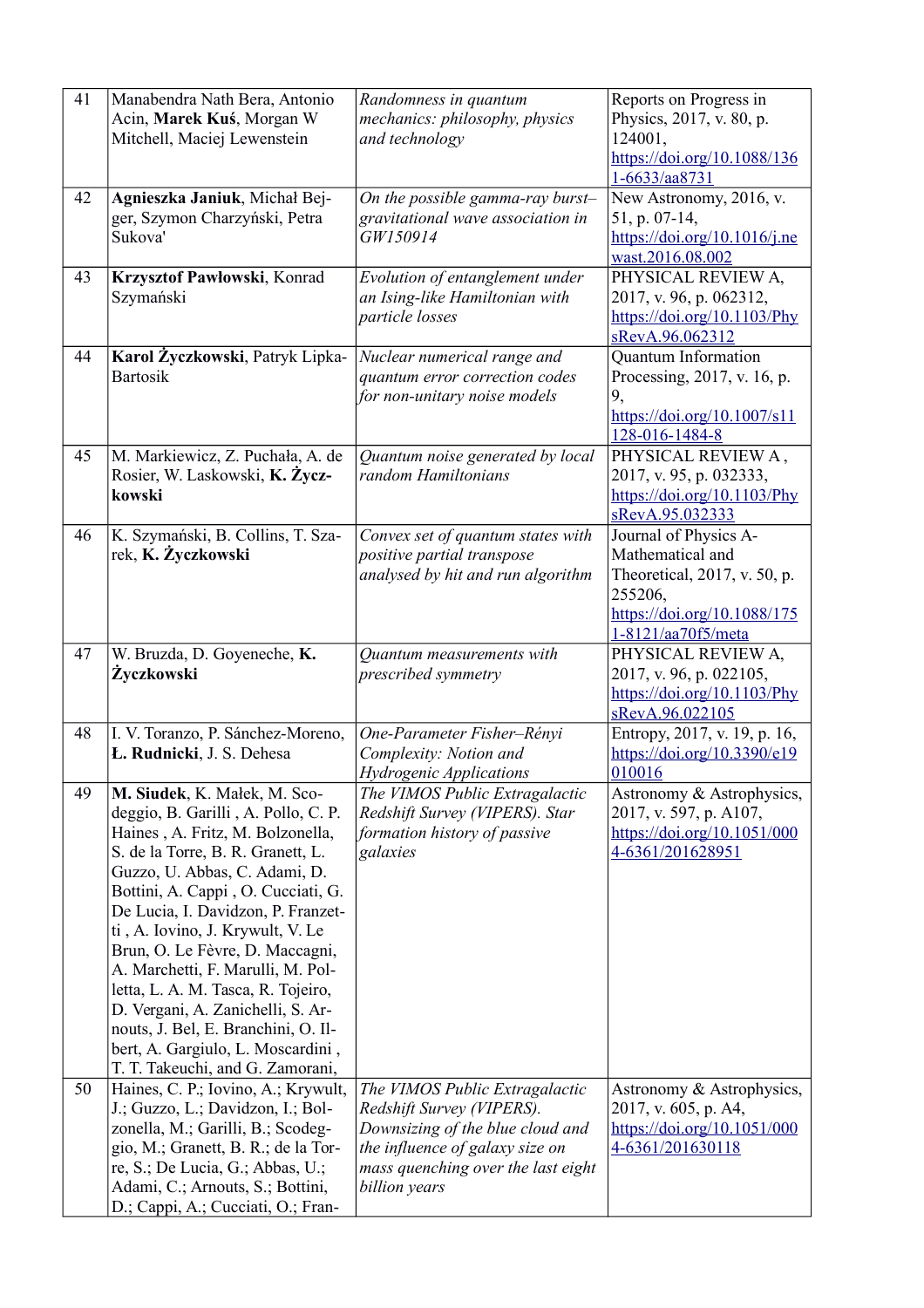|    | zetti, P.; Fritz, A.; Gargiulo, A.; Le<br>Brun, V.; Le Fèvre, O.; Maccagni,<br>D.; Małek, K.; Marulli, F.; Mo-<br>utard, T.; Polletta, M.; Pollo, A.;<br>Tasca, L. A. M.; Tojeiro, R.; Ver-<br>gani, D.; Zanichelli, A.; Zamora-<br>ni, G.; Bel, J.; Branchini, E.; Co-<br>upon, J.; Ilbert, O.; Moscardini,<br>L.; Peacock, J. A.; Siudek, M. |                                                                           |                                                                                                                                                                                               |
|----|------------------------------------------------------------------------------------------------------------------------------------------------------------------------------------------------------------------------------------------------------------------------------------------------------------------------------------------------|---------------------------------------------------------------------------|-----------------------------------------------------------------------------------------------------------------------------------------------------------------------------------------------|
| 51 | Adam Sawicki, Katarzyna Kar-<br>nas                                                                                                                                                                                                                                                                                                            | When is a product of finite order<br>qubit gates of infinite order?       | Journal of Physics A-<br>Mathematical and<br>Theoretical, 2017,<br>https://doi.org/10.1088/175<br>1-8121/aa91db                                                                               |
| 52 | <b>Pawel Krzysztof Nurow-</b><br>ski, Krzysztof Meissner                                                                                                                                                                                                                                                                                       | Conformal transformations and<br>the beginning of the Universe            | Physical Review D, 2017,<br>v. 95, p. 1-5,<br>https://doi.org/10.1103/Phy<br>sRevD.95.084016                                                                                                  |
| 53 | <b>Pawel Krzysztof Nurow-</b><br>ski, Krzysztof Meissner, Daniel<br>An                                                                                                                                                                                                                                                                         | Ring Type Structures in the Planck<br>map of the CMB                      | MONTHLY NOTICES OF<br><b>THE ROYAL</b><br><b>ASTRONOMICAL</b><br>SOCIETY, 2017, v. 473, p.<br>$3251 - 3255,$<br>$\frac{https://doi.org/10.1093/mm}{https://doi.org/10.1093/mm}$<br>as/stx2299 |
| 54 | Paweł Krzysztof Nurowski, Luis<br>Hernández Lamoneda, Gil Bor                                                                                                                                                                                                                                                                                  | The dancing metric, G2-symmetry<br>and projective rolling                 | <b>TRANSACTIONS OF</b><br>THE AMERICAN<br><b>MATHEMATICAL</b><br>SOCIETY, 2017,<br>$\frac{https://doi.org/10.1090/tran}{https://doi.org/10.1090/tran}$<br>/7277                               |
| 55 | Paweł Krzysztof Nurowski, Tho-<br>mas Leistner, Katja Sagerschnig                                                                                                                                                                                                                                                                              | New relations between G2-<br>geometries in dimensions 5 and 7             | <b>INTERNATIONAL</b><br><b>JOURNAL OF</b><br>MATHEMATICS, 2017, v.<br>28, p. 1750094,<br>https://doi.org/10.1142/S01<br>29167X1750094X                                                        |
| 56 | Daniel Martín de Blas, Javier Ol-<br>medo, Tomasz Pawłowski                                                                                                                                                                                                                                                                                    | Loop quantization of the Gowdy<br>model with local rotational<br>symmetry | PHYSICAL REVIEW D,<br>2017, v. 96, p. 106016,<br>$\frac{https://doi.org/10.1103/Phy}{https://doi.org/10.1103/Phy}$<br>sRevD.96.106016                                                         |

## **Publications in other refereed journals, listed by the Ministry**

| <b>B</b> T<br>11 U. | $- - - -$ | me a<br>`- 4<br>ш          | 01111222                                 |
|---------------------|-----------|----------------------------|------------------------------------------|
|                     |           | T<br>$\mathbf{v}$<br><br>- | ഛ<br>--- -<br>---<br>with<br>'noli<br>-- |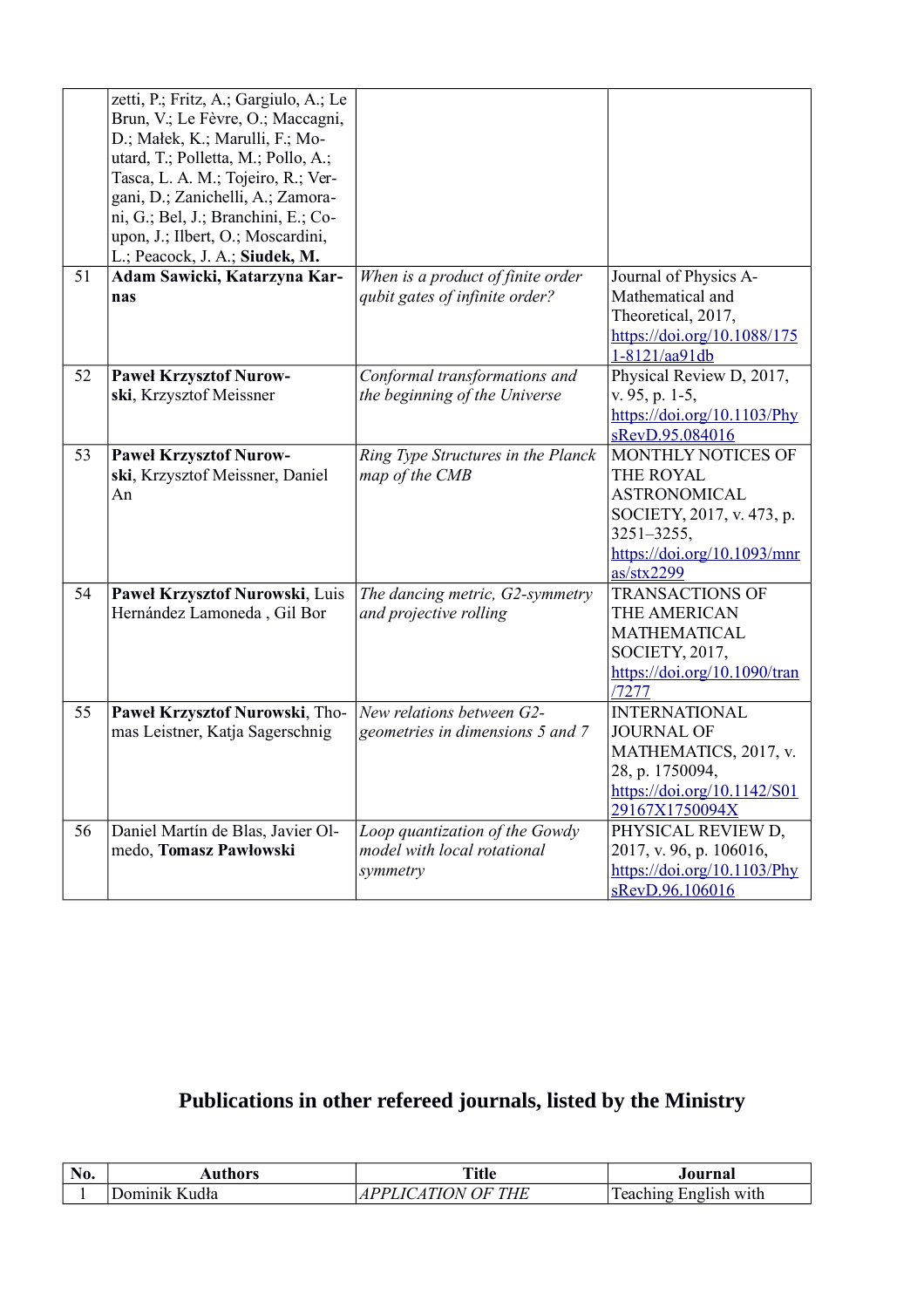|   |                                 | <i>LOCALISATION PLATFORM</i>    | Technology, 2017, v. 1, p.   |
|---|---------------------------------|---------------------------------|------------------------------|
|   |                                 | <b>CROWDIN IN TRANSLATOR</b>    | $46-59$ ,                    |
|   |                                 | <i>EDUCATION</i>                | http://www.tewtjournal.org/  |
|   |                                 |                                 |                              |
|   |                                 |                                 | wpdmact=process&did=N        |
|   |                                 |                                 | <b>DgxLmhvdGxpbms</b>        |
| 2 | Agnieszka Janiuk, Petra Suko-   | Black Hole Accretion in Gamma   | Galaxies, 2017, v. 5, p. 1-  |
|   | va', Michał Bejger, Szymon Cha- | Ray Bursts                      | 15,                          |
|   | rzyński                         |                                 | https://doi.org/10.3390/gala |
|   |                                 |                                 | xies5010015                  |
| 3 | Piotr Waluk, Jacek Jezierski    | DEGREES OF FREEDOM OF           | Acta Physica Polonica B      |
|   |                                 | <b>WEAK GRAVITATIONAL FIELD</b> | Proceedings Supplement,      |
|   |                                 | <i>ON A SPHERICALLY</i>         | 2017, v. 10, p. 391-395,     |
|   |                                 | SYMMETRIC BACKGROUND            | https://doi.org/10.5506/APh  |
|   |                                 |                                 | ysPolBSupp.10.391            |

# **Publications in refereed international conference proceedings listed by the Web**

## **of Science**

| No.            | <b>Authors</b>                    | <b>Title</b>                       | <b>Journal</b>               |
|----------------|-----------------------------------|------------------------------------|------------------------------|
| $\mathbf{1}$   | Tek Adhikari, Agata Antonina      | On The Intermediate Line Region    | Frontiers in Astronomy and   |
|                | Różańska, Krzysztof Hryniewicz,   | in $AGNs$                          | Space Sciences, 2017,        |
|                | Bożena Jadwiga Czerny, Gary       |                                    | https://doi.org/10.3389/fspa |
|                | Ferland                           |                                    | s.2017.00019                 |
| $\overline{2}$ | Bożena Jadwiga Czerny, Yan-       | Self-Consistent Dynamical Model    | Frontiers in Astronomy and   |
|                | Rong Li, Justyna Średzińska,      | of the Broad Line Region           | Space Sciences, 2017,        |
|                | Krzysztof Hryniewicz, Swayam-     |                                    | https://doi.org/10.3389/fspa |
|                | trupta Panda, Conor Patrick       |                                    | s.2017.00005                 |
|                | Wildy, Vladimir Karas             |                                    |                              |
| $\overline{3}$ | Swayamtrupta Panda, Bożena        | The physical driver of the optical | Frontiers in Astronomy and   |
|                | Jadwiga Czerny, Conor Patrick     | Eigenvector 1 in Quasar Main       | Space Sciences, 2017,        |
|                | <b>Wildy</b>                      | Sequence                           | https://doi.org/10.3389/fspa |
|                |                                   |                                    | s.2017.00033                 |
| $\overline{4}$ | Grzegorz Henryk Kasprowicz,       | An automated cage for              | PROCEEDINGS OF SPIE,         |
|                | <b>Lech Mankiewicz</b>            | optogenetic experiments with       | 2017, v. 10445, p. 42741,    |
|                |                                   | electromagnetic positioning        | https://doi.org/10.1117/12.  |
|                |                                   | system                             | 2281224                      |
| 5              | Henryk Czyrkowski, Mikołaj Ste-   | Pi of the Sky observation of       | PROCEEDINGS OF SPIE,         |
|                | fan Ćwiok, Ryszard Dąbrowski,     | GRB160625B                         | 2017, v. 10445, p.           |
|                | Łukasz Obara, Lech Ryszard Pio-   |                                    | 104454C-1-12,                |
|                | trowski, Marcin Franciszek Za-    |                                    | https://doi.org/10.1117/12.  |
|                | remba, Aleksander Filip Żarnecki, |                                    | 2280950                      |
|                | Rafał Opiela, Lech Mankiewicz,    |                                    |                              |
|                | 12 autorów pozostałych            |                                    |                              |
| 6              | Adam Zadrożny, Marcin Soko-       | Pi of the Sky in LSC-Virgo's EM    | PROCEEDINGS OF SPIE,         |
|                | łowski, Lech Mankiewicz, Alek-    | follow-up in O1 science run        | 2017, v. 10445, p.           |
|                | sander Filip Żarnecki             |                                    | $104454I-1-6$ ,              |
|                |                                   |                                    | https://doi.org/10.1117/12.  |
|                |                                   |                                    | 2281024                      |
| $\tau$         | Janiuk A., Charzyński S., Bejger  | On the gamma-ray burst -           | New Frontiers in Black       |
|                | M.                                | gravitational wave association in  | Hole Astrophysics,           |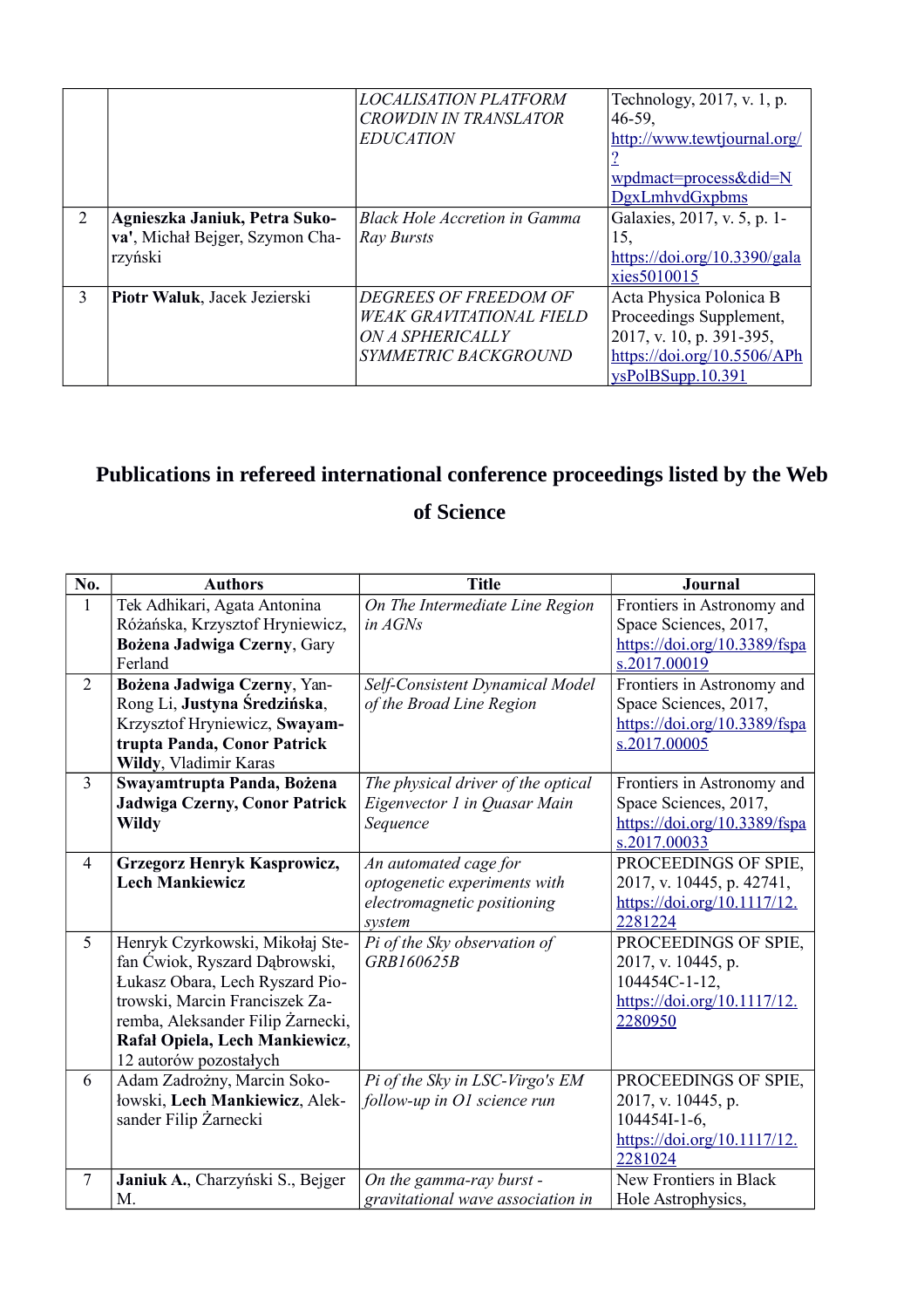|   |                                            | GW150914                                                                                    | Proceedings of the<br><b>International Astronomical</b><br>Union, IAU Symposium,<br>2017, v. 324, p. 291-294,<br>https://doi.org/10.1017/S17<br>4392131700223X                                        |
|---|--------------------------------------------|---------------------------------------------------------------------------------------------|-------------------------------------------------------------------------------------------------------------------------------------------------------------------------------------------------------|
| 8 | Sukova P., Charzyński S., Ja-<br>niuk A.   | Transonic structure of slowly<br>rotating accretion flows with<br>shocks around black holes | New Frontiers in Black<br>Hole Astrophysics,<br>Proceedings of the<br>International Astronomical<br>Union, IAU Symposium,<br>2017, v. 324, p. 23-26,<br>https://doi.org/10.1017/S17<br>43921316012953 |
| 9 | Paweł Krzysztof Nurowski,<br>Denson C Hill | How the green light was given for<br>gravitational wave search                              | Notices of the American<br>Mathematical Society,<br>2017, v. 64, p. 686-692,<br>http://arxiv.org/pdf/1608.08<br>673v1                                                                                 |

# **Popular science publications**

| No.            | <b>Authors</b>                 | <b>Title</b>                      | <b>Journal</b>              |
|----------------|--------------------------------|-----------------------------------|-----------------------------|
| 1              | <b>Agnieszka Janiuk</b>        | Kosmos z papieru, czyli warsztaty | Urania-Postępy              |
|                |                                | współpracy rodzinnej w CFT        | Astronomii, 2017, v. 3, p.  |
|                |                                |                                   | 48,                         |
|                |                                |                                   | http://www.urania.edu.pl/ur |
|                |                                |                                   | ania/urania-nr-3-2017.html  |
| $\overline{2}$ | Agnieszka Janiuk               | Co świeci w czarnej dziurze?      | Akademia-Magazyn            |
|                |                                |                                   | Polskiej Akademii Nauk,     |
|                |                                |                                   | 2017, v. 2/50/2017, p. 38-  |
|                |                                |                                   | 41,                         |
|                |                                |                                   | http://www.naukaonline.pl/  |
|                |                                |                                   | nasze-teksty/nauki-         |
|                |                                |                                   | scisle/item/4165-co-swieci- |
|                |                                |                                   | w-czarnej-dziurze           |
| $\overline{3}$ | Agnieszka Kuźmicz              | Zorze polarne                     | Rzepiennik wczoraj i dziś,  |
|                |                                |                                   | 2017, v. 1, p. 9-10         |
| $\overline{4}$ | Agnieszka Kuźmicz              | Planety pozasłoneczne - życie we  | Rzepiennik wczoraj i dziś,  |
|                |                                | Wszechświecie                     | 2017, v. 2, p. 15-16        |
| 5              | Agnieszka Kuźmicz              | Promieniowanie ciał niebieskich   | Rzepiennik wczoraj i dziś,  |
|                |                                |                                   | 2017, v. 3, p. 15           |
| 6              | Agnieszka Kuźmicz              | Czarne dziury                     | Rzepiennik wczoraj i dziś,  |
|                |                                |                                   | 2017, v. 4, p. 14           |
| $\tau$         | Agnieszka Kuźmicz              | Galaktyki aktywne                 | Rzepiennik wczoraj i dziś,  |
|                |                                |                                   | 2017, v. 5, p. 14           |
| 8              | Agnieszka Kuźmicz              | Gwiazda Betlejemska               | Rzepiennik wczoraj i dziś,  |
|                |                                |                                   | 2017, v. 6, p. 9            |
| 9              | <b>Lech Mankiewicz</b>         | Lekcji nie da się przewinąć       | O szkole od nowa.           |
|                |                                |                                   | Rozmowy o edukacji.,        |
|                |                                |                                   | 2017, p. 147-160 (14 stron) |
| 10             | Łukasz Turski, Anita Czupryn   | Obecna Reforma Szkolna            | POLSKA THE TIMES,           |
|                |                                |                                   | 2017                        |
| 11             | Łukasz Turski, Justyna Suchec- | Dyskutujmy po co sa nam szkoły    | Gazeta Wyborcza, 2017       |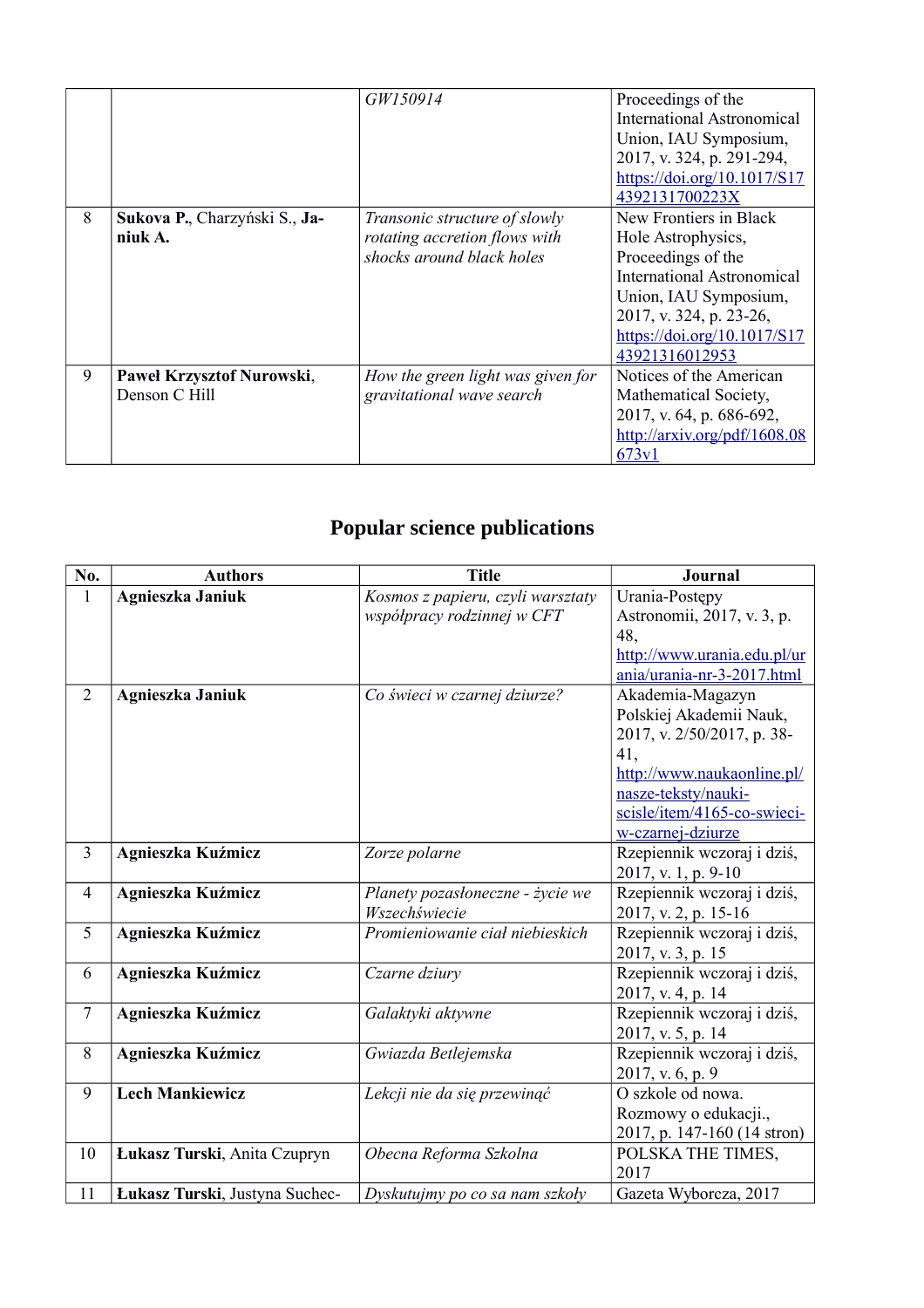|    | ka                                   |                                                                                                                         |                                                                                                                                      |
|----|--------------------------------------|-------------------------------------------------------------------------------------------------------------------------|--------------------------------------------------------------------------------------------------------------------------------------|
| 12 | Łukasz Turski                        | Opinia o Projekcie Podstawy<br>Programowej z Fizyki dla Liceum<br>Ogólnokształcącego i Technikum<br>(zakres podstawowy) | FOTON, 2017, v. 137                                                                                                                  |
| 13 | <b>Łukasz Turski</b>                 | Odpowiedź na "Kto Winien"                                                                                               | PAUza Akademicka, 2017,<br>v. 375                                                                                                    |
| 14 | <b>Łukasz Tursk, Anita Czupryn</b>   | Maia Skłodowska-Curie i Albert<br>Einstein                                                                              | POLSKA THE TIMES,<br>2017                                                                                                            |
| 15 | <b>Łukasz Turski</b>                 | Reforma Szkół Powszechnych                                                                                              | PAUza Akademicka, 2017,<br>v. 373                                                                                                    |
| 16 | Łukasz Turski, Justyna Suchec-<br>ka | Spóźniamy się na własne zyczenie                                                                                        | Gazeta Wyborcza, 2017                                                                                                                |
| 17 | Jerzy Juliusz Kijowski               | Profesor Krzysztof Maurin –<br>matematyk, wychowawca, mistrz                                                            | DELTA, 2017, p. 21,<br>http://www.deltami.edu.pl/t<br>emat/roznosci/historia i fil<br>ozofia/2017/02/27/2017-<br>03-delta-maurin.pdf |

# **Other publications and conference proceedings**

| No.            | <b>Authors</b>                       | <b>Title</b>                                                | <b>Journal</b>                     |
|----------------|--------------------------------------|-------------------------------------------------------------|------------------------------------|
| $\mathbf{1}$   | A. Pigulski, A. Baran, M. Bzow-      | UVSat: a concept of an                                      | Proceedings of the Polish          |
|                | ski, H. Cugier, B. Czerny, J. Da-    | ultraviolet/optical photometric                             | Astronomical Society,              |
|                | szyńska-Daszkiewicz, W. Dziem-       | satellite                                                   | 2017, v. 5, p. 76-81,              |
|                | bowski, G. Handler, Z. Kołacz-       |                                                             | https://www.pta.edu.pl/plik        |
|                | kowski, M. Królikowska, J. Krze-     |                                                             | i/proc/vol4/v5p76.pdf              |
|                | siński, G. Maciejewski, G. Mi-       |                                                             |                                    |
|                | chalska, J. Molenda-Żakowicz, P.     |                                                             |                                    |
|                | Moskalik, A. Niedzielski, E.         |                                                             |                                    |
|                | Niemczura, J. Ostrowski, A. Pa-      |                                                             |                                    |
|                | myatnykh, M. Ratajczak, S. Ru-       |                                                             |                                    |
|                | cinski, M. Siwak, R. Smolec, S.      |                                                             |                                    |
|                | Szutowicz, T. Tomov, L. Wyrzy-       |                                                             |                                    |
|                | kowski, S. Zoła and M. Sarna         |                                                             |                                    |
| $\overline{2}$ | Mikołaj Korzyński                    | Nonlinear effects and coarse-                               | The Fourteenth Marcel              |
|                |                                      | graining in general relativity                              | <b>Grossmann Meeting</b>           |
|                |                                      |                                                             | (MG14): On Recent                  |
|                |                                      |                                                             | Developments in                    |
|                |                                      |                                                             | Theoretical and                    |
|                |                                      |                                                             | <b>Experimental General</b>        |
|                |                                      |                                                             | Relativity, Astrophysics,          |
|                |                                      |                                                             | and Relativistic Field             |
|                |                                      |                                                             | Theories, 2017, p. 2263-           |
|                |                                      |                                                             | 2267,                              |
|                |                                      |                                                             | https://doi.org/http://dx.doi.     |
|                |                                      |                                                             | org/10.1142/978981322660<br>9 0259 |
| $\overline{3}$ | L. Guzzo, B. Garilli, M. Scodeg-     |                                                             | The Messenger, 2017, v.            |
|                | gio, B. Granett, M. Bolzonella, S.   | The VIMOS Public Extragalactic<br>Redshift Survey (VIPERS): | 168, p. 40-47,                     |
|                | de la Torre, U. Abbas6, C. Adami,    | Science Highlights and Final                                | https://doi.org/10.18727/07        |
|                | D. Bottini, A. Cappi, O. Cucciati,   | Data Release                                                | 22-6691/5025                       |
|                | I. Davidzon, P. Franzetti, A. Fritz, |                                                             |                                    |
|                | A. Iovino, J. Krywult, V. Le Brun,   |                                                             |                                    |